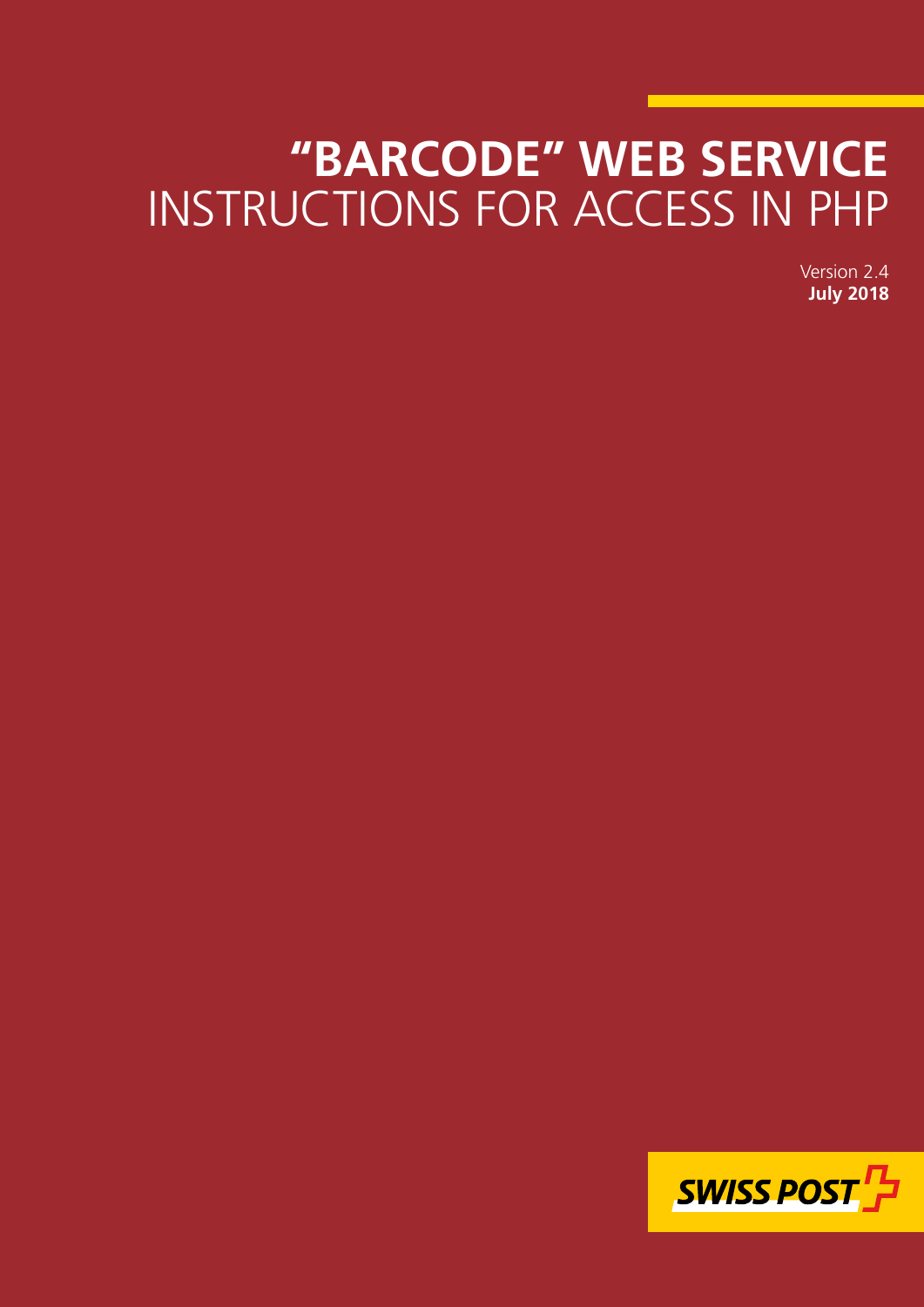## **Table of contents**

| $\mathbf{1}$            | <b>Introduction</b>                   | $\overline{\mathbf{3}}$ |
|-------------------------|---------------------------------------|-------------------------|
|                         |                                       |                         |
| $\overline{2}$          | Configuration                         | 4                       |
| 2.1                     | WSDL files                            | $\overline{4}$          |
| 2.2                     | SOAPClient configuration              | 5                       |
| 2.3                     | Proxy configuration                   | 6                       |
| 2.4                     | Encoding character set                | 6                       |
|                         |                                       |                         |
| $\overline{\mathbf{3}}$ | <b>Read operations</b>                | $\overline{7}$          |
|                         |                                       |                         |
| 4                       | <b>Validation operation</b>           | 11                      |
|                         |                                       |                         |
| 5                       | <b>Label generation</b>               | 13                      |
|                         |                                       |                         |
| 6                       | <b>Single Barcodes Generation</b>     | 17                      |
|                         |                                       |                         |
| $\overline{7}$          | <b>Individual Barcodes Generation</b> | 21                      |

#### **References**

| $\lceil 1 \rceil$ | "Barcode" web service, manual, http://www.swisspost.ch/post-barcode-handbuch.pdf            |
|-------------------|---------------------------------------------------------------------------------------------|
|                   | [2] Documentation about "Barcode" web service, http://www.swisspost.ch/post-barcode-cug.htm |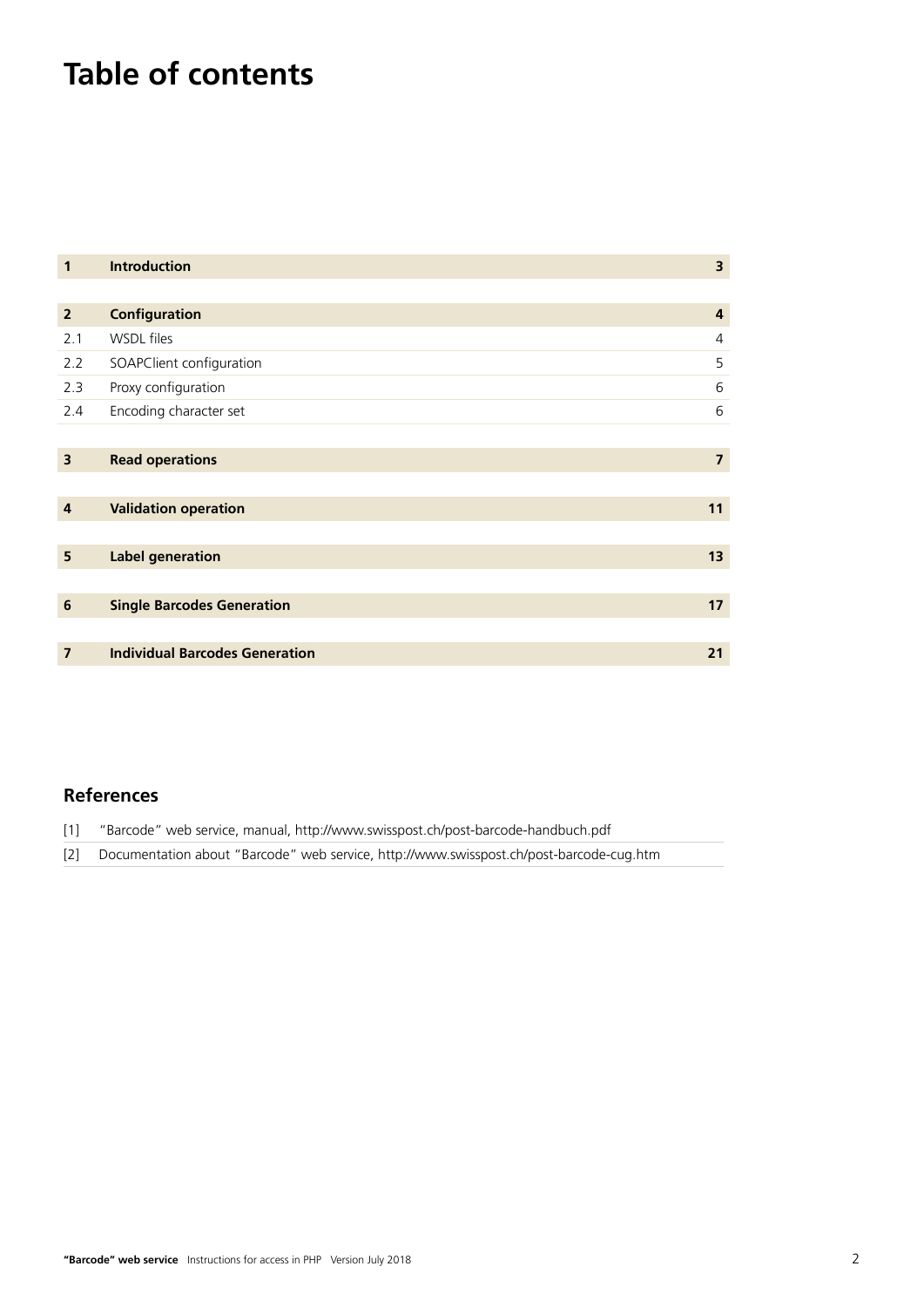### <span id="page-2-0"></span>**1 Introduction**

This documentation explains how to use the "Barcode" web service in PHP. The use of the web service is explained by means of a number of typical examples.

This documentation is not intended to provide a complete specification of the web service interface, but simply contains instructions on how the web service can be used in PHP.

For full documentation of the "Barcode" web service, please refer to the Web Service User Manual [1], which also explains all the terms, attributes, service codes etc. Additional resources and tools for the "Barcode" web service can be found on the "Barcode" web service homepage [2].

All examples are also available as php sources. The examples illustrated here use a couple of simple aids that are available in the **wsbc-utils.php** file.

We have marked all sections with changes to content with a line at the margin.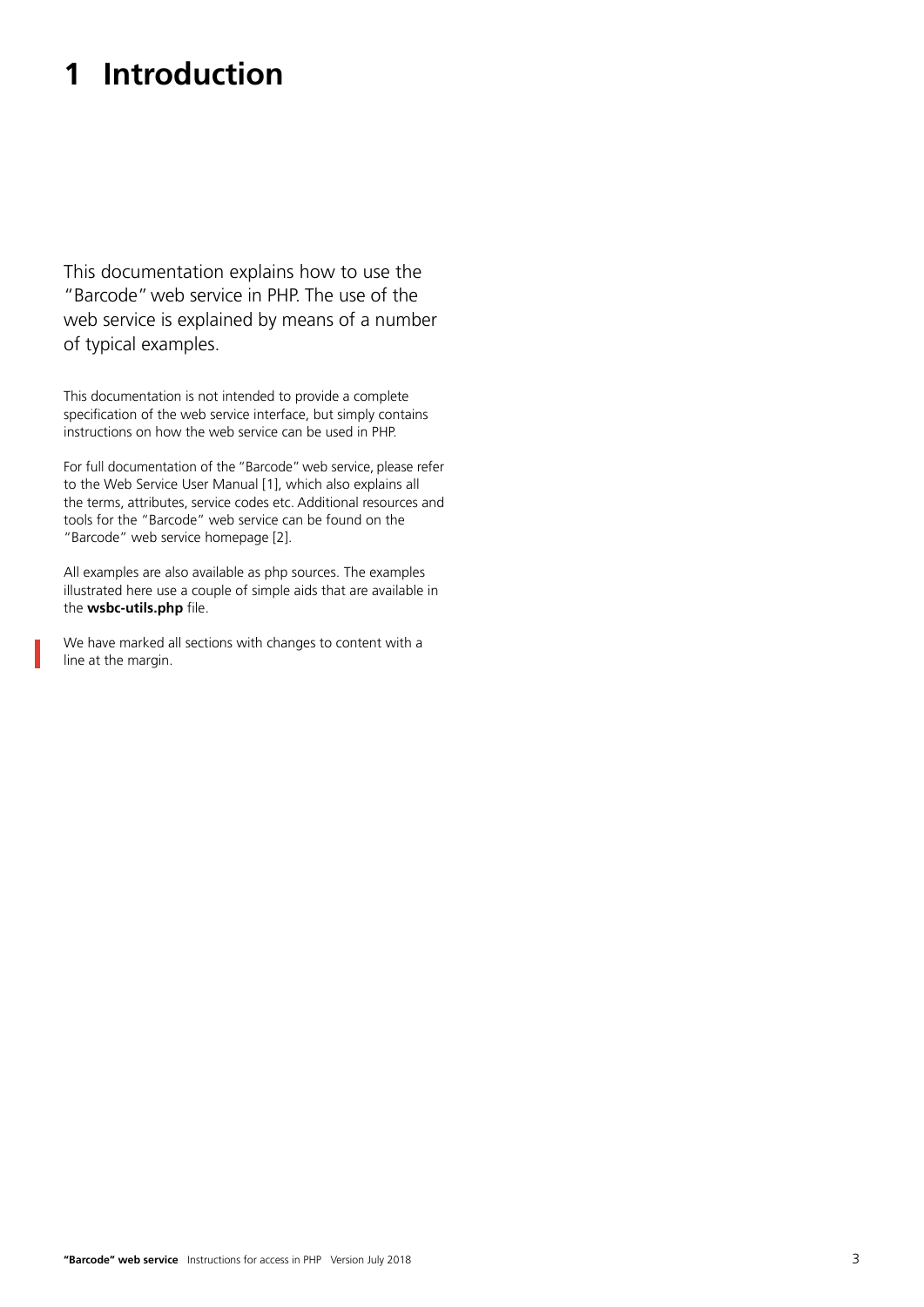## <span id="page-3-0"></span>**2 Configuration**

#### **2.1 WSDL files**

The SOAPClient php has a problem with accessing WSDL files via proxies. We therefore strongly advise that you save the WSDL file and associated XSD file locally for access from php.

To do this, download the following two XML files and save them under the file names provided in a directory that can be accessed in php. For the following examples, we have assumed that these files are in the same directory as the php sources.

For the following examples it is assumed that these files are located in the same directory as the PHP source files.

| URL for download                                         | Save under file name |
|----------------------------------------------------------|----------------------|
| http://www.post.ch/post-barcode-description-service.wsdl | barcode v2 4.wsdl    |
| http://www.post.ch/barcode_v2_4.xsd                      | barcode v2 4.xsd     |

ATTENTION: Both files must be located in the same directory, and the file barcode\_v2\_4.xsd must bear this exact name, since this file is integrated in the WSDL file.

These files are also contained in the php example sources.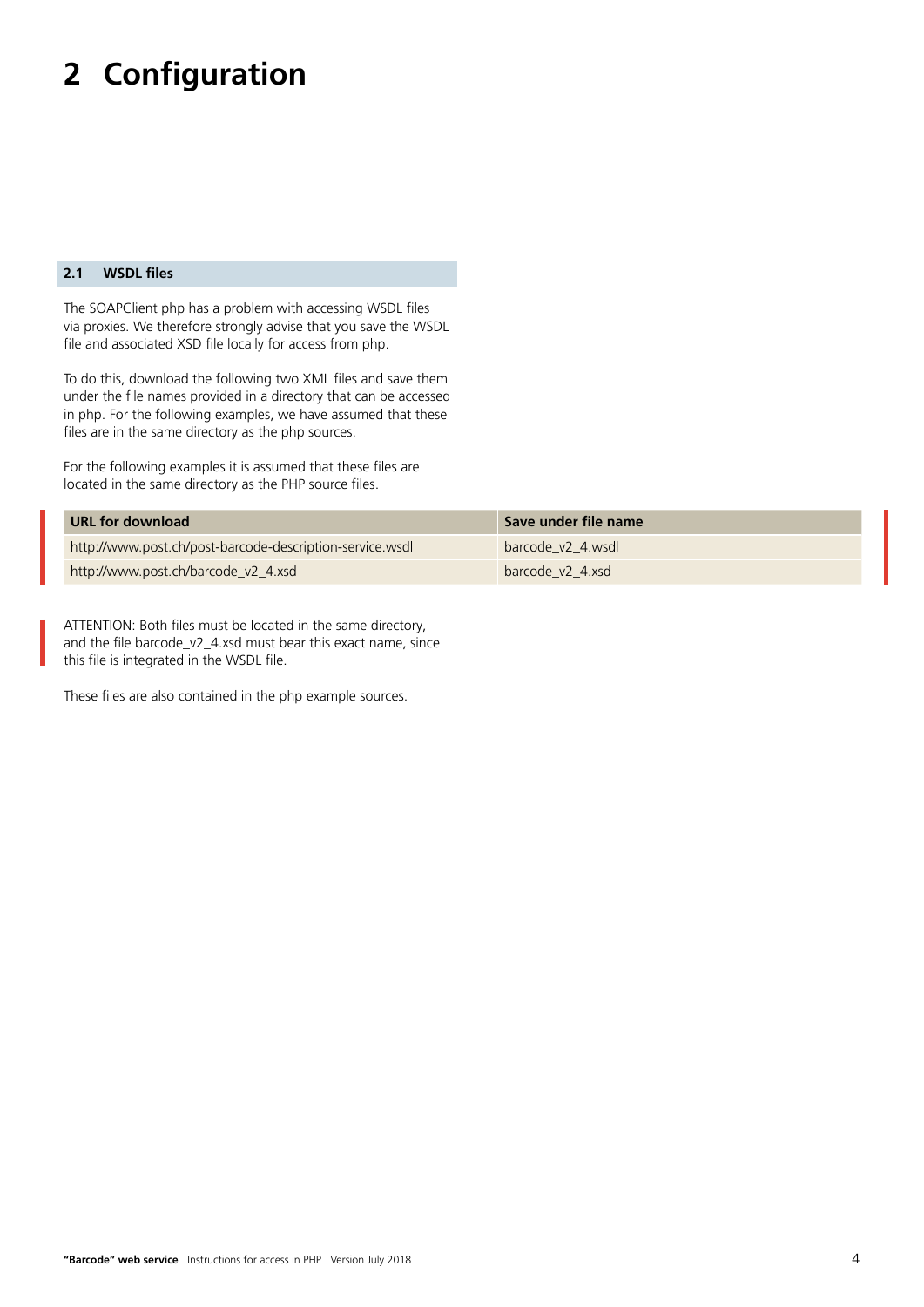#### <span id="page-4-0"></span>**2.2 SOAPClient configuration**

The web service is accessed via a SOAPClient instance. The following example illustrates the initialization of the SOAPClient object for accessing the "Barcode" web service.

The parameters that have been commented out are optional and can be used if needed.

```
// SOAP Configuration
$username = 'your username';
$password = 'your password';
$endpoint_url= 'http://anylocationURL/v2_4';
$SOAP wsdl file path= 'barcode v2 4.wsdl';
$SOAP_config = array(
     // Webservice Endpoint URL
     'location' => 'https://wsbc.post.ch/wsbc/barcode/v2_4,
     // Webservice Barcode Login
     'login' => $username,
     'password' => $password,
     // Encoding for Strings
     // 'encoding' => 'ISO-8859-1',
     // Optional Proxy Config
     // (if you are behind a proxy):
     // 'proxy_host' => 'proxy.mydomain.com',
    // 'proxy port' => 8080, // Optional Proxy Authentication
     // (if your proxy needs a username and password):
     // 'proxy_login' => 'proxy-username',
     // 'proxy_password' => 'proxy-password',
     // Addtional debug trace information:
    // 'trace' => true, // Connection timeout (in seconds):
     // 'connection_timeout' => 90
);
// SOAP Client Initialization
try {
    $SOAP_Client = new SoapClient($SOAP_wsdl_file_path, $SOAP_config);
}
catch (SoapFault $fault) {
    echo('Error in SOAP Initialization: '. $fault -> t toString() \cdot'<br/>\cdot');
     exit;
}
```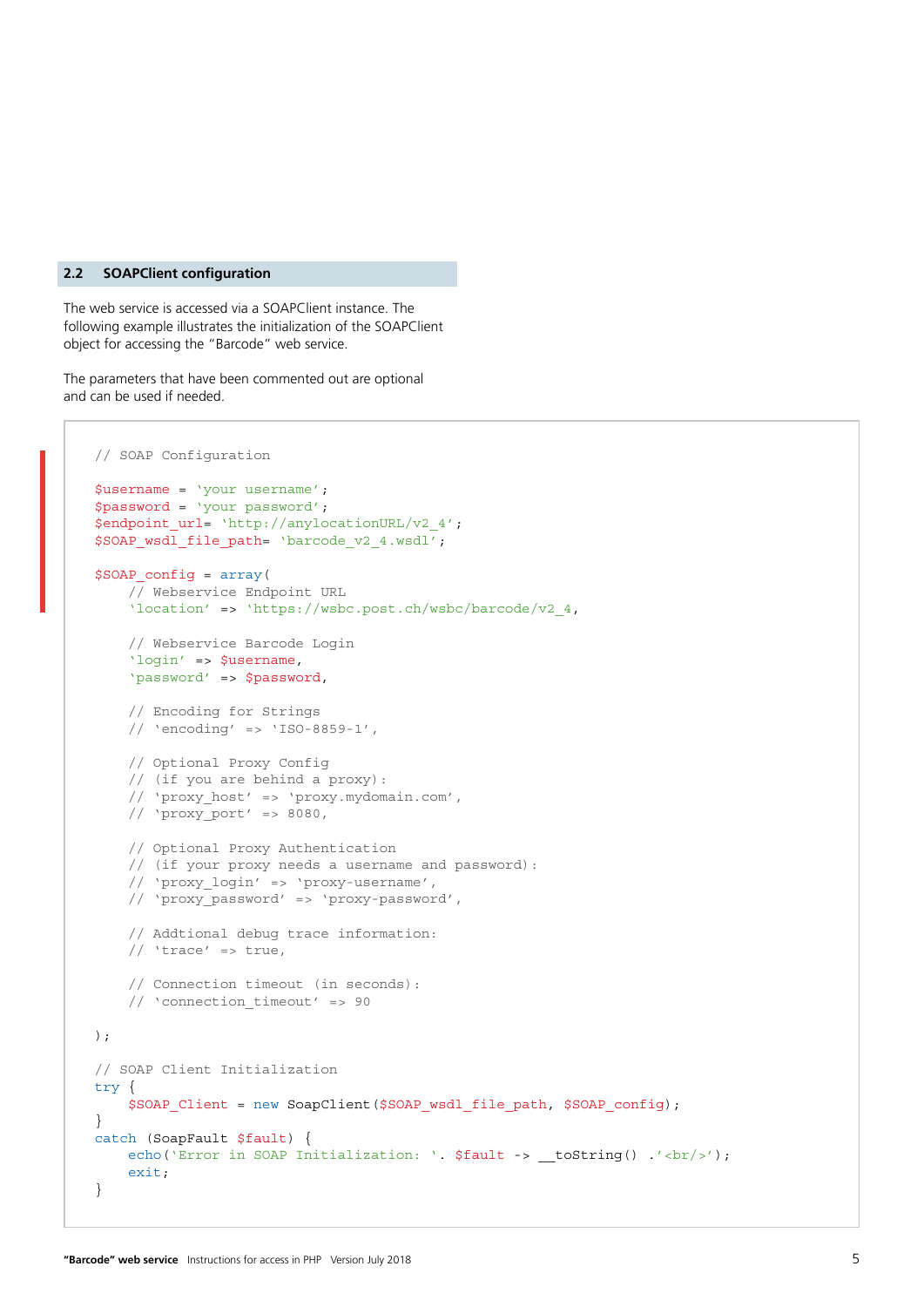<span id="page-5-0"></span>A sample configuration can also be found in the **wsbc-init.php** file that is incorporated in all the other examples.

In order for the examples to work, a valid username and password for access to the "Barcode" web service must be entered in the configuration.

All the examples below assume that a corresponding SOAPClient has first been correctly initialized.

#### **2.3 Proxy configuration**

Any proxy for access to the Internet must be properly configured in the **SOAP\_config** array. See the commented out lines in the previous example in section 2.2.

#### **2.4 Encoding character set**

The SOAPClient can be configured to work with character set encoding other than UTF-8. To do this, see the "encoding" setting in the previous example in section 2.2. This setting means that all the strings passed in the encoding set are expected and duly converted to UTF-8. All return values are also converted back by UTF-8to the character set duly set.

In this setting therefore, you should, if possible, set the encoding that is used in the php sources to avoid the strings having to be constantly encoded.

The php sample sources that are also supplied are coded in UTF-8, which is why this setting is not included in the examples.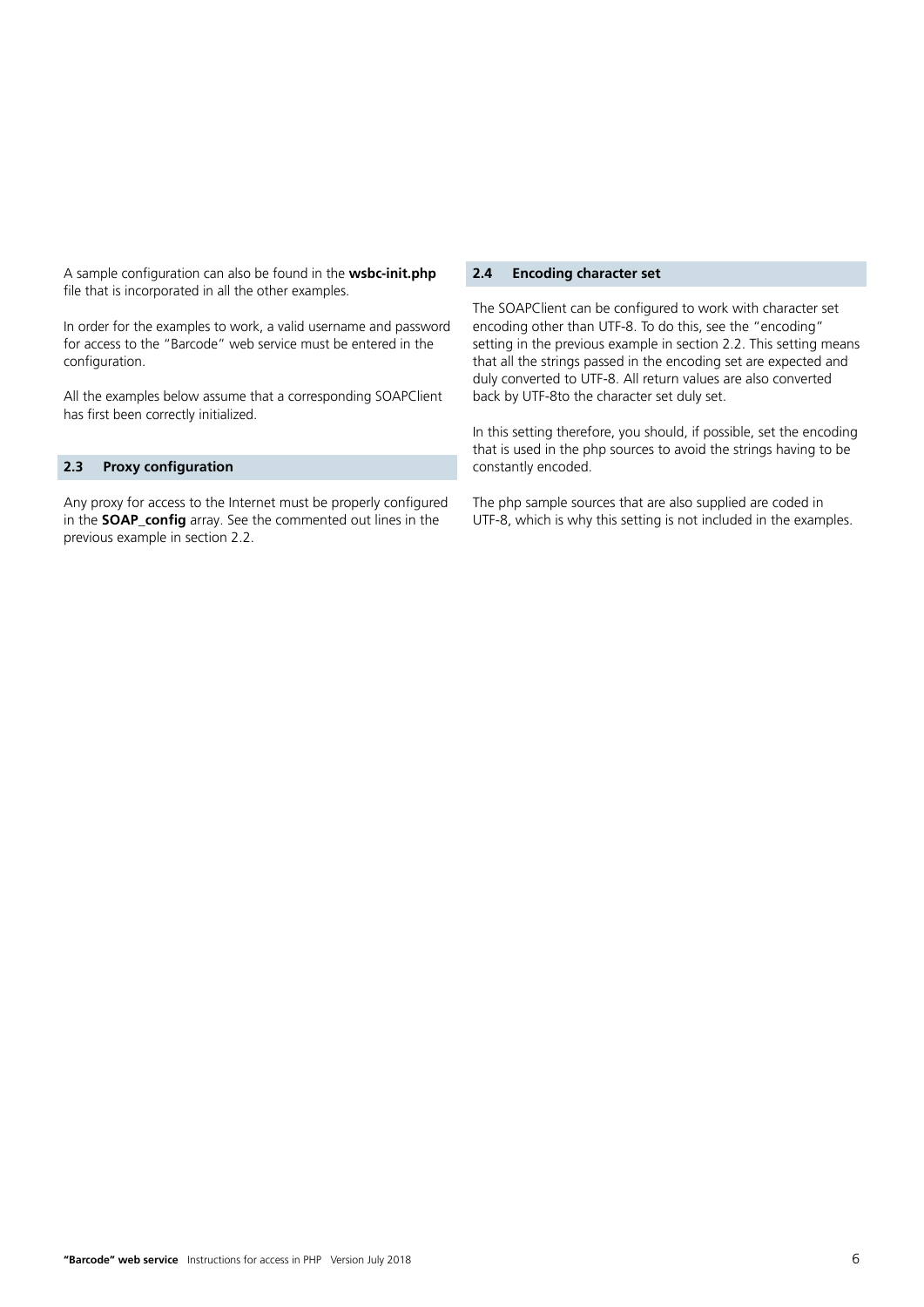### <span id="page-6-0"></span>**3 Read operations**

The read operations can be used to call up all the service codes and label layouts of the web service that are currently supported.

The following php example illustrates how all these read operations are used. The example illustrates a handful of all the service codes and label layouts currently available in HTML.

```
include("wsbc-init.php");
include("wsbc-utils.php");
// covered requests:
// 1. ReadServiceGroups
// 2.1 ReadBasicServices
// 2.1.1 ReadAdditionalServices
// 2.1.2 ReadDeliveryInstructions
// 2.1.3 ReadLabelLayouts
// 3. ReadAllowedServicesByFrankingLicense
echo "<html><header></header><br/>>body>";
//
// 1. Read all service groups
$serviceGroupsRequest = array('Language' => 'de');
try {
     $serviceGroupsResponse = $SOAP_Client -> ReadServiceGroups($serviceGroupsRequest);
}
catch (SoapFault $fault) {
    echo('Error in ReadServiceGroups: '. $fault -> __toString() .'<br/>shown />');
     exit;
}
echo "<h1>Read Services Test Execution</h1>";
echo "<br/>>br/>";
echo "<br/> \cdot />";
//
// 2. For each service group: read and display service codes and label layouts
foreach (getElements($serviceGroupsResponse->ServiceGroup) as $group) {
    echo "<b>>>>b>Available service codes and layouts for Service-Group '".$group-
>Description."'</b>";
    echo "<br/>-br/>";
    echo "\text{-br}/\text{-}";
     //
     // 2.1. Basic services for service group
     $basicServicesRequest = array('Language' => 'de', 'ServiceGroupID' => $group-
>ServiceGroupID);
     try {
         $basicServicesResponse = $SOAP_Client -> ReadBasicServices($basicServicesRequest);
     }
     catch (SoapFault $fault) {
         echo('Error in ReadBasicServices: '. $fault -> __toString() .'<br />');
         exit;
     }
```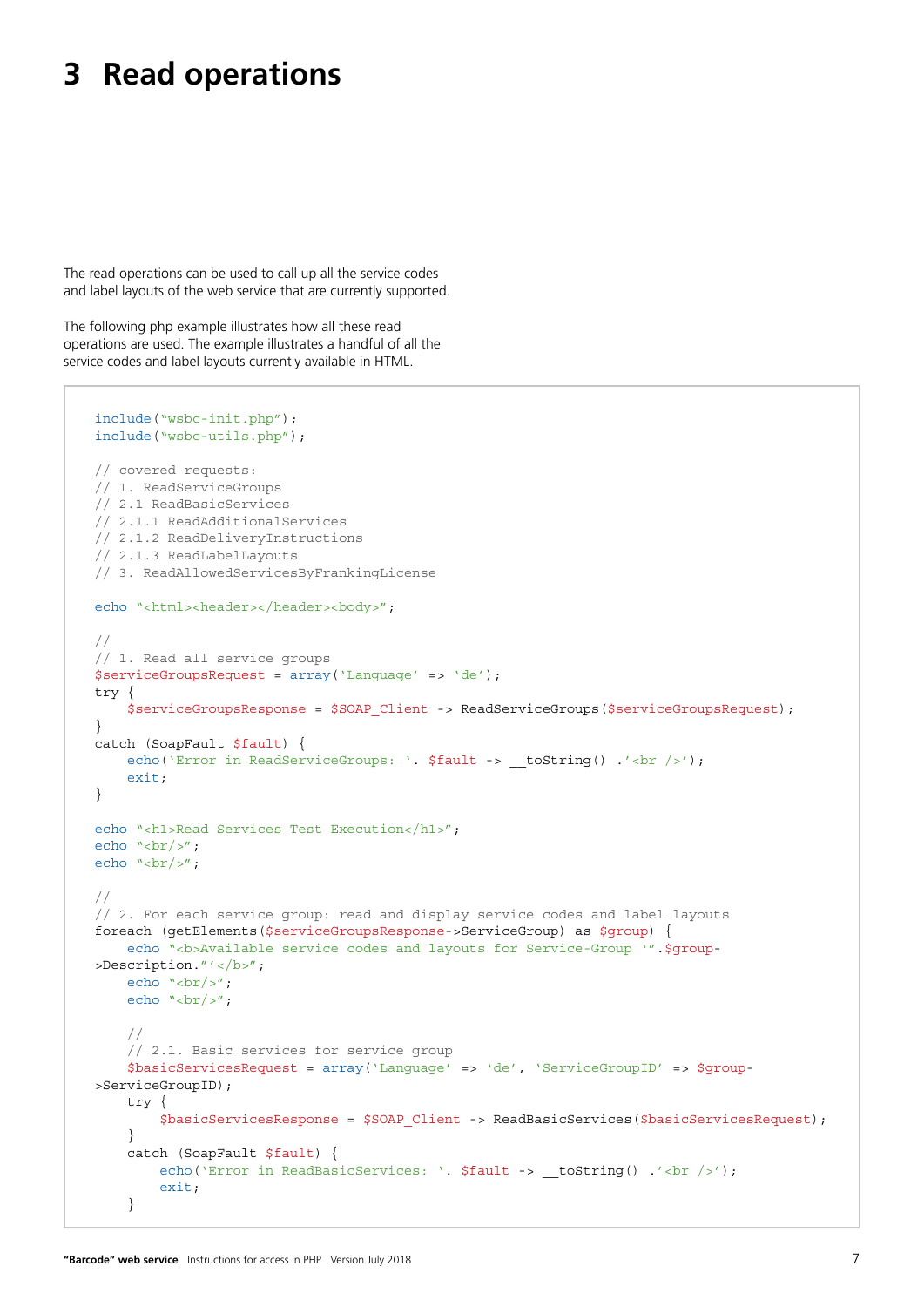```
echo "Basic Services:";
    echo "<ul>";
     foreach (getElements($basicServicesResponse->BasicService) as $basicService) {
        echo "<li>";
         $basicServiceCodes = getElements($basicService->PRZL);
        echo toCommaSeparatedString($basicServiceCodes);
         //
         // 2.1.1. Additional services for basic service
         $additionalServicesRequest = array('Language' => 'de', 'PRZL' => 
$basicServiceCodes);
         try {
             $additionalServicesResponse = $SOAP_Client -> ReadAdditionalServices
($additionalServicesRequest);
         }
         catch (SoapFault $fault) {
            echo('Error in ReadAdditonalServices: '. $fault -> __toString() .'<br />>');
             exit;
         }
         echo "<ul>";
        echo "<li>Additional service codes: ";
         $delimiter = "";
         foreach (getElements($additionalServicesResponse->AdditionalService) as 
$additionalService) {
             echo $delimiter.$additionalService->PRZL;
            $delimiter = "," }
        echo "\textless}\times\textless}:
        echo "</ul>";
         // 2.1.1.
         //
         //
         // 2.1.2. Delivery instructions for basic service
         $deliveryInstructionsRequest = array('Language' => 'de', 'PRZL' => 
$basicServiceCodes);
         try {
             $deliveryInstructionsResponse = $SOAP_Client -> ReadDeliveryInstructions
($deliveryInstructionsRequest);
         }
         catch (SoapFault $fault) {
            echo('Error in ReadDeliveryInstructions: '. $fault -> _toString() .'<br />>');
             exit;
         }
         echo "<ul>";
        echo "<li>Delivery instruction codes: ";
        Sdelimiter = " " foreach (getElements($deliveryInstructionsResponse->DeliveryInstructions) as 
$deliveryInstruction) {
            echo $delimiter.$deliveryInstruction->PRZL;
            $delimiter = ",";
         }
```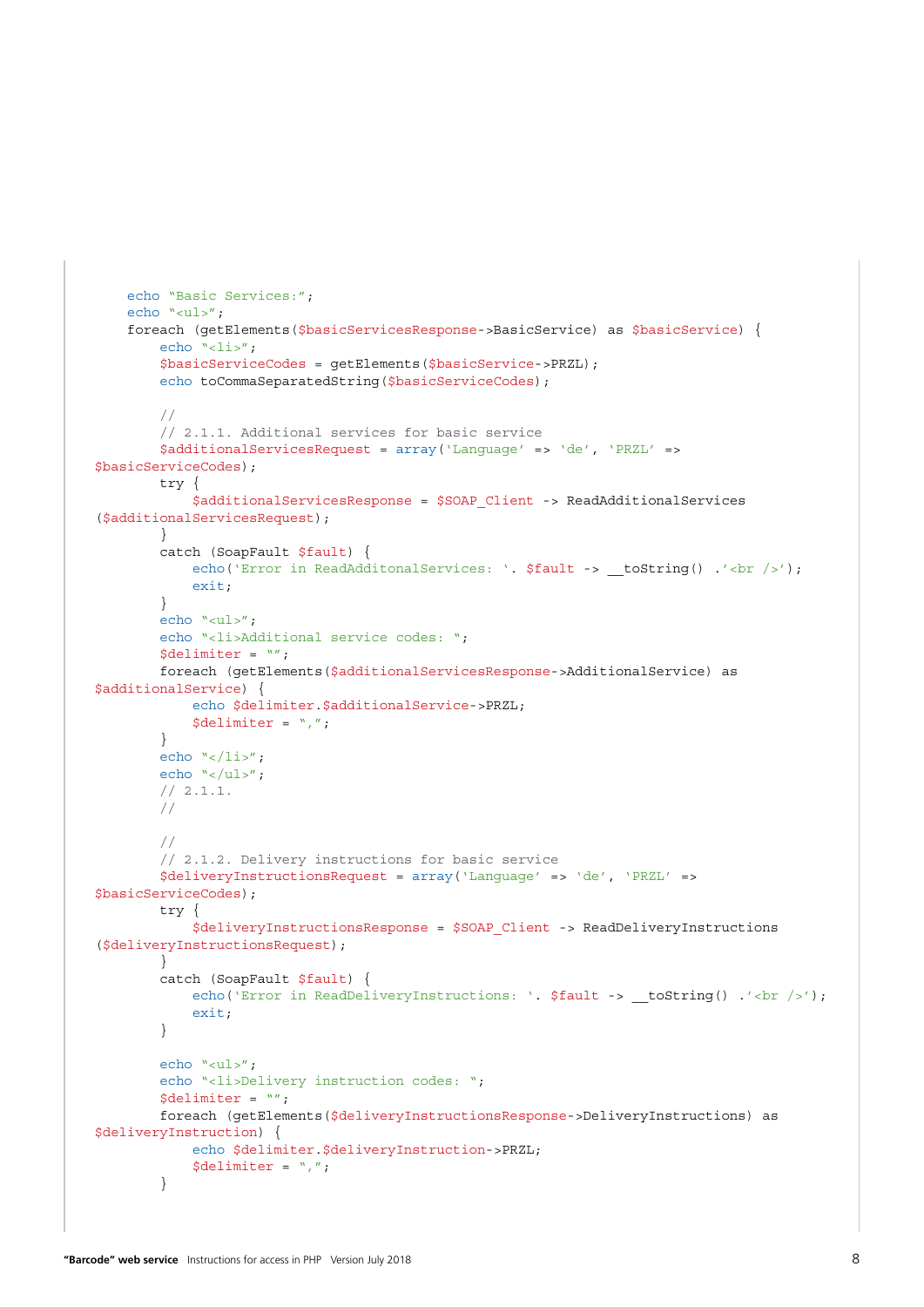```
echo "</li>";
        echo "</ul>";
        // - - 2.1.2. //
          //
         // 2.1.3. Label layouts for basic service
         $labelLayoutsRequest = array('Language' => 'de', 'PRZL' => $basicServiceCodes);
         try {
              $labelLayoutsResponse = $SOAP_Client -> ReadLabelLayouts
($labelLayoutsRequest);
         }
         catch (SoapFault $fault) {
             echo('Error in ReadLabelLayouts: '. $fault -> __toString() .'<br />>');
              exit;
          }
        echo "<ul>";
        echo "<li>Label Layouts: ";
         // elements
         echo "<ul>";
         foreach (getElements($labelLayoutsResponse->LabelLayout) as $labelLayout) {
             echo "<li>";
              echo $labelLayout->LabelLayout.": ";
             echo "max. ".$labelLayout->MaxServices." services ";
             echo "and ".$labelLayout->MaxDeliveryInstructions." delivery instructions, ";
              if ($labelLayout->FreeTextAllowed) {
                  echo "freetext allowed";
 }
              else {
                echo "freetext not allowed";
 }
             echo "\textless}\times\textless}\};
         }
         echo "</ul>";
         // -- elements
        echo "\langle /1i \rangle";
         echo "</ul>";
        // -- 2.1.3. //
        echo "\textless}\frac{1}{3};
     }
    echo "</ul>";
}
echo "\text{chr}/\text{y}:
echo "<br/> \cdot />";
echo "<br/>>br/>";
echo "\text{chr}/\text{y}:
echo "<h1>Allowed Services By Franking License XXXXX</h1>";
//
```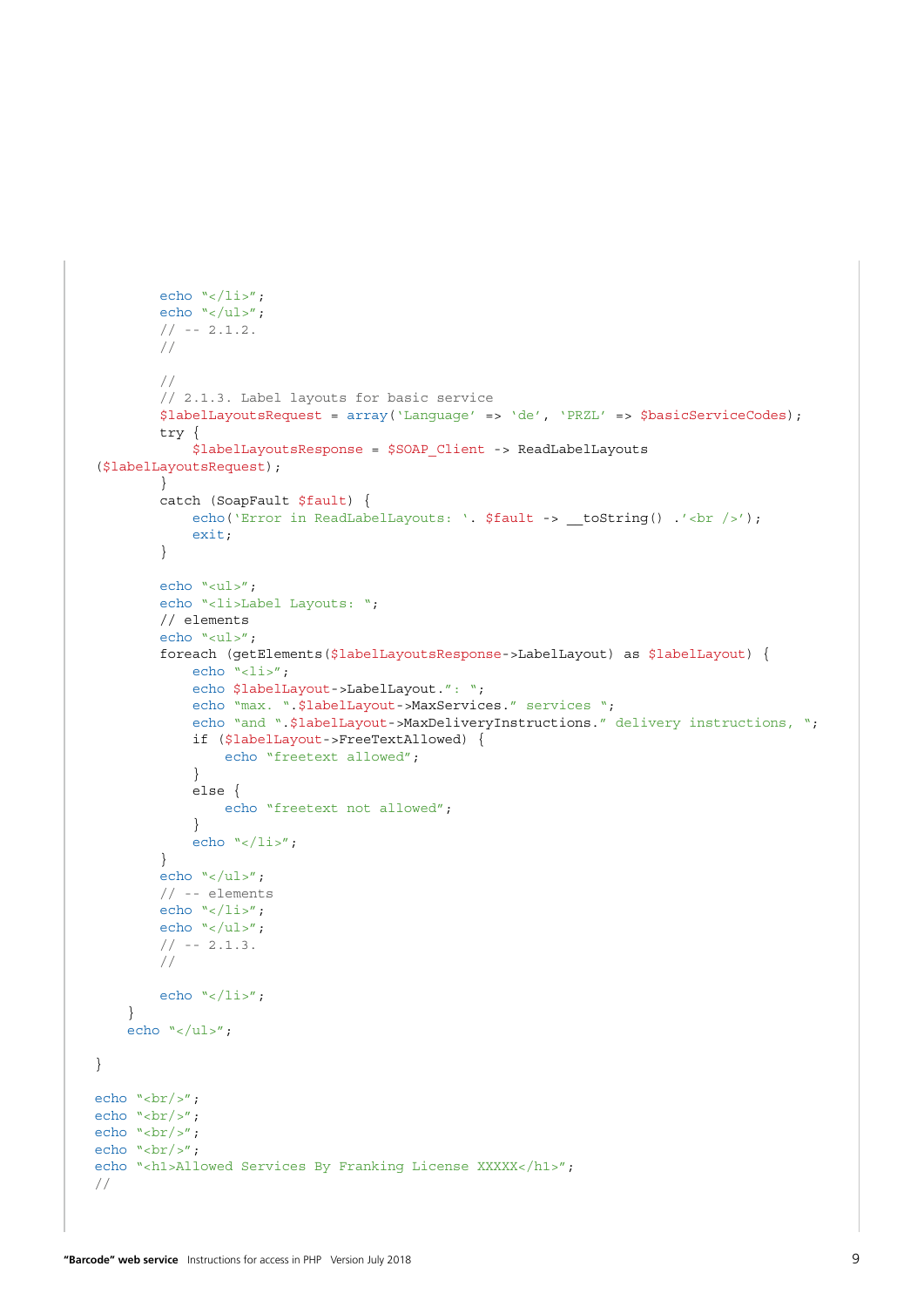```
// 3. Read allowed services by franking license
$allowedServicesRequest = array('FrankingLicense' => 'XXXXX', 'Language' => 'de');
try {
     $allowedServicesResponse = $SOAP_Client -> ReadAllowedServicesByFrankingLicense
($allowedServicesRequest);
}
catch (SoapFault $fault) {
    echo('Error in ReadAllowedServicesByFrankingLicense: '. $fault -> __toString() .'<br
/>');
     exit;
}
echo "<ul>";
foreach (getElements($allowedServicesResponse->ServiceGroups) as $serviceGroup) {
    echo "<li>";
    echo "ServiceGroup: ".$serviceGroup->ServiceGroup->ServiceGroupID.", ".$serviceGroup-
>ServiceGroup->Description."";
     echo "<ul>";
     foreach (getElements($serviceGroup->BasicService) as $basicService) {
        echo "<li>";
         $przls = count($basicService->PRZL);
        if (\$przls > 1) {
             echo "BasicService: ".$basicService->Description.": ".toCommaSeparatedString
($basicService->PRZL)."";
         } else {
            echo "BasicService: ".$basicService->Description.": ".$basicService->PRZL."";
         }
        echo "\textless}\frac{1}{3};
     }
    echo "</ul>";
    echo "\textless}\frac{1}{3};
    echo "<br/>>br/>";
}
echo "</ul>";
echo "</body></html>";
```
This example is available in the **wsbc-read.php** file.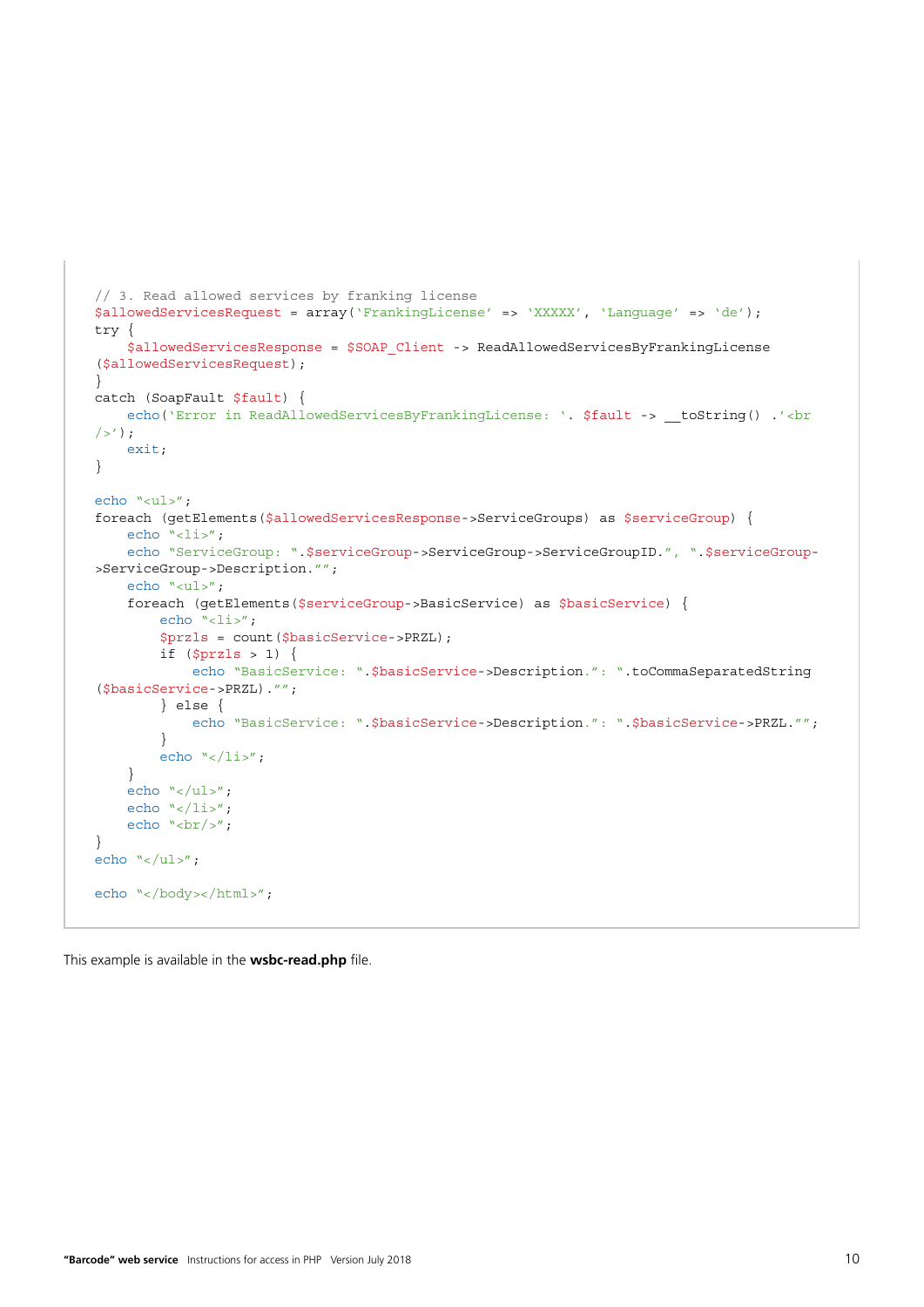### <span id="page-10-0"></span>**4 Validation operation**

The web service makes an operation available in order to validate a combination of service codes. The system checks that the service codes contained in the request (basic service, additional services and delivery instructions) can be combined. The system also checks whether the codes used are permitted in the chosen label format (A5, A6 or A7). Only a certain number of service codes and delivery instructions are permitted, depending on the format.

The following example demonstrates a check on a combination of basic service codes, additional service codes and delivery instruction codes.

```
include("wsbc-init.php");
include("wsbc-utils.php");
echo "<html><header></header><br/><br/>shody>";
// 1. Define Validation Request
// (see documentation of structure in "Barcode web service manual")
$validationRequest = array(
 'Language' => 'de',
 'Envelope' => array(
    'LabelDefinition' => array(
         'LabelLayout' => 'A5'
         ),
     'Data' => array(
         'Provider' => array(
             'Sending' => array(
                 'Item' => array(
                    array(// 1.Item ...
                        'ItemID' => '1',
                        'Attributes' => array(
                        'PRZL' => array(
                         // At least one code is required (schema validation)
                         // Basic service code(s) (optional, default="ECO"):
                         'PRI',
                         // Additional service codes (optional)
                         'FRA',
                        'SI',
                         // Delivery instruction codes (optional)
                         'ZAW3213',
                        'ZAW3215',
 )
 )
            ),
                 // Add additional items here for multiple requests in one web service 
call ...
                 // array( // 2.Item ...
                 // ... // same structure as above
                // ),
))))));
// 2. Web service call
try {
   $response = $SOAP Client -> ValidateCombination($validationRequest);
}
```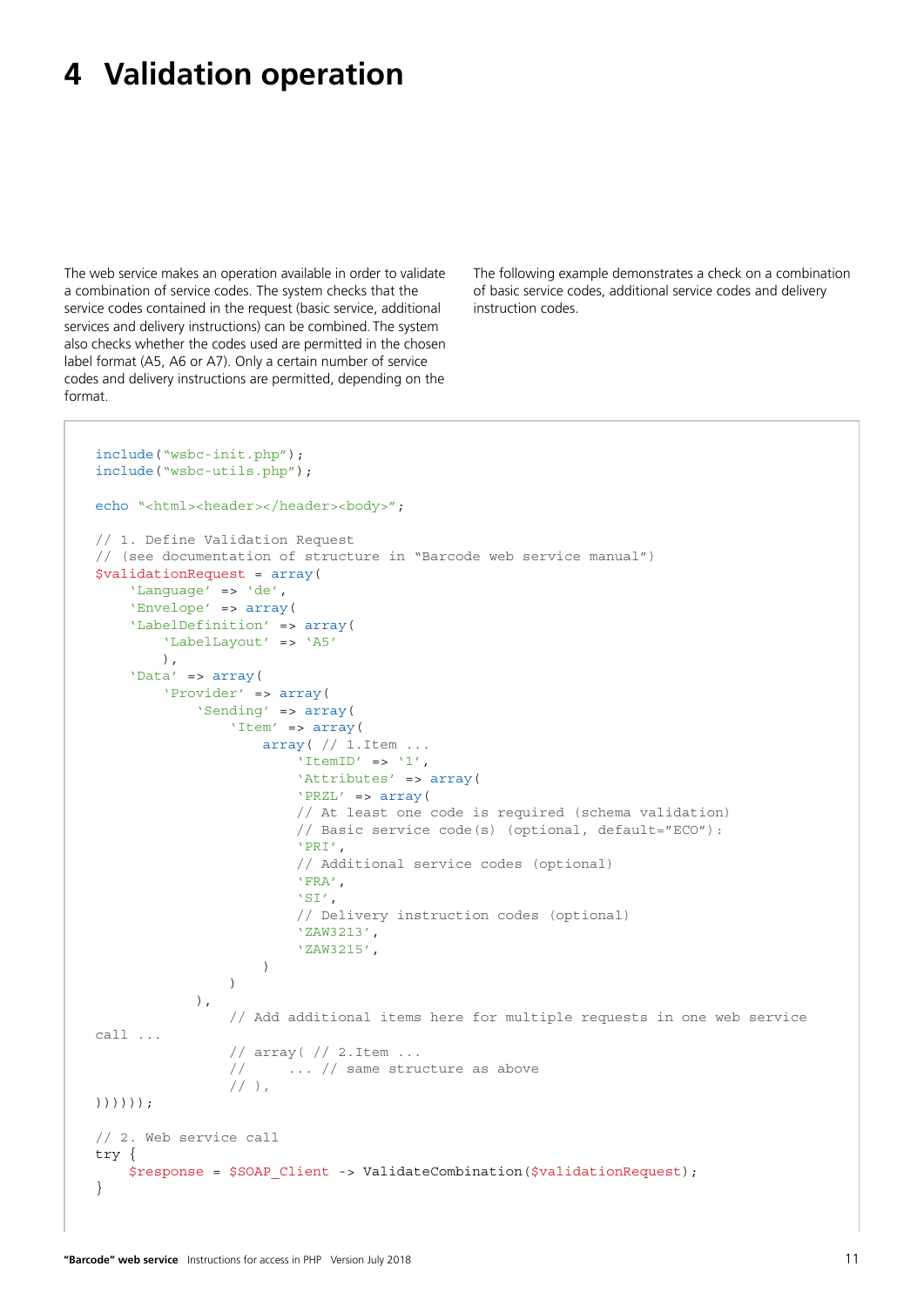```
catch (SoapFault $fault) {
    echo('Error in ValidateCombination: '. $fault -> __toString() .'<br />>> /; ',
}
// 3. Process response
// (see documentation of structure in "Barcode web service manual")
foreach (getElements($response->Envelope->Data->Provider->Sending->Item) as $item) {
     if ($item->Errors != null) {
         // Errors in validation ...
         // (error messages are returned in the requested language)
         $errorMessages = "";
         foreach (getElements($item->Errors->Error) as $error) {
             $errorMessages .= $error->Message.',';
         }
         echo '<p>Validation-ERROR for item with itemID='.$item->ItemID.": 
".$errorMessages.'.<br/>>br/>>/p>';
     }
     else {
         // Successful validation
         echo '<p>Validation was successfull for service code combination in item with 
itemID='.$item->ItemID.'.<br/>>br/>>';
         // Also display warnings
         if ($item->Warnings != null) {
             $warningMessages = "";
             foreach (getElements($item->Warnings->Warning) as $warning) {
                  $warningMessages .= $warning->Message.",";
 }
            echo 'with WARNINGS: '.$warningMessages.'.<br/>>br/>';
         }
     }
}
echo "</body></html>";
```
This example validates without errors.

If however, for example, "ZAW3215" is replaced with "ZAW3222" the web service request replies with a corresponding validation error message.

This example is available in the **wsbc-validate.php** file.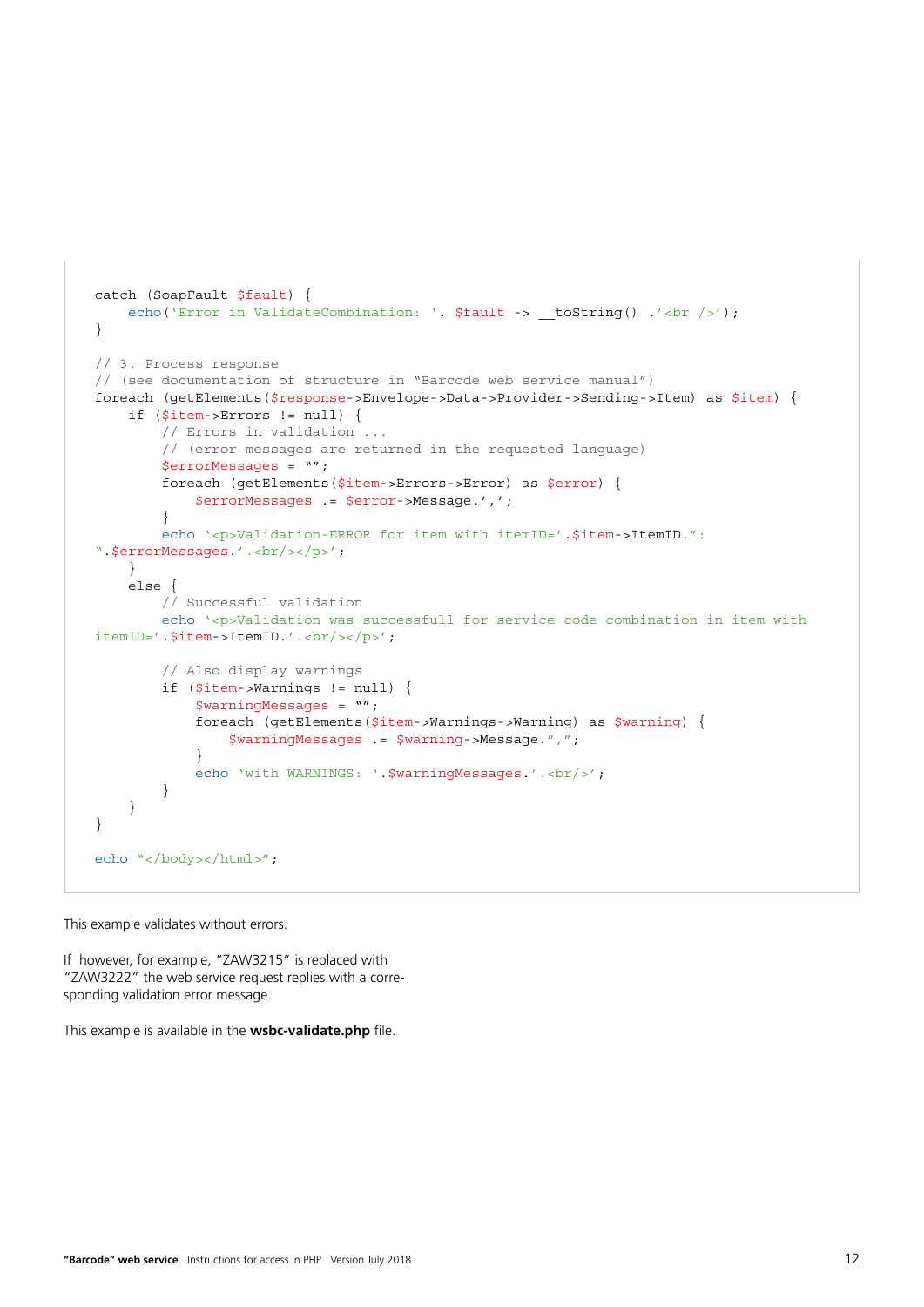### <span id="page-12-0"></span>**5 Label generation**

The following example demonstrates how an individual address label can be generated in php and the response read. The address label generated is saved in an image file.

```
include("wsbc-init.php");
include("wsbc-utils.php");
// Franking License Configuration
// TODO: you have to set this to a valid franking license for your barcode web service 
user account!
$frankinglicense = '1234567890';
//$imgfile = 'default_logo.gif';
//$logo binary data = fread(fopen($imgfile, "r"), filesize($imgfile));
// 1. Define Label Request 
// (see documentation of structure in "Barcode web service manual")
$generateLabelRequest = array(
     'Language' => 'de',
     'Envelope' => array(
         'LabelDefinition' => array(
              'LabelLayout' => 'A5',
             'PrintAddresses' => 'RecipientAndCustomer',
             'ImageFileType' => 'GIF',
             'ImageResolution' => 300,
              'PrintPreview' => false
         ),
         'FileInfos' => array(
              'FrankingLicense' => $frankinglicense,
              'PpFranking' => false,
              'Customer' => array(
                  'Name1' => 'Meier AG',
                  // 'Name2' => 'Generalagentur',
                  'Street' => 'Viktoriaplatz 10',
                  // 'POBox' => 'Postfach 600',
                  'ZIP' => '8050',
                  'City' => 'Zürich',
                 // 'Country' => 'CH', 'Logo' => $logo_binary_data,
                  'LogoFormat' => 'PNG',
                  'LogoRotation' => 0, 
                  'LogoAspectRatio' => 'KEEP', 
                  'LogoHorizontalAlign' => 'WITH_CONTENT', 
                  'LogoVerticalAlign' => 'MIDDLE',
                  'DomicilePostOffice' => '3000 Bern'
         ),
         'CustomerSystem' => 'PHP Client System'
     ),
     'Data' => array(
         'Provider' => array(
              'Sending' => array(
                 'Item' => array(
                     array( // 1.Item ...
                         'ItemID' => '1234',
```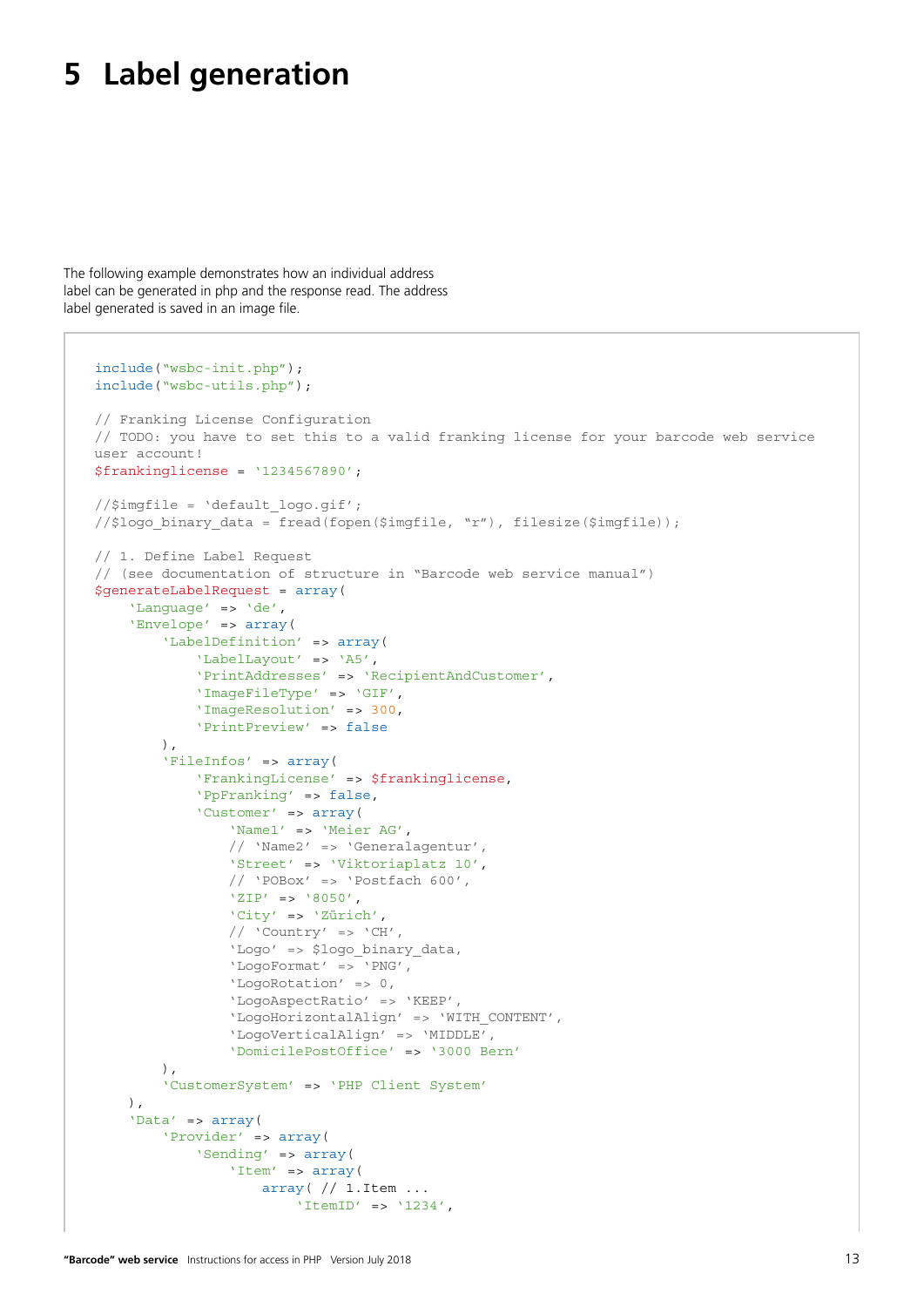```
 // 'ItemNumber' => '12345678',
                        // 'IdentCode' => '1234',
                        'Recipient' => array(
                             //'PostIdent' => 'IdentCodeUser',
                            'Title' => 'Frau',
                            'Vorname' => 'Melanie',
                            'Name1' => 'Steiner',
                            //'Name2' => 'Müller AG',
                            'Street' => 'Viktoriastrasse',
                            'HouseNo' => '21',
                            // 'Floor' \rightarrow '1',//'MailboxNo' => '1111',
                            'ZIP' => '3030',
                            'City' => 'Bern 1',
                           // 'Country' => 'CH',
                            'Phone' => '0313381111', // für ZAW3213
                            //'Mobile' => '0793381111',
                            'EMail' => 'h.muster@post.ch'
                             ///'LabelAddress' => array(
                             // 'LabelLine' => array('LabelLine 1',
                           \frac{1}{\sqrt{2}} 'LabelLine 2',
                             // 'LabelLine 3',
                             // 'LabelLine 4',
                           \frac{1}{1} 'LabelLine 5'
\frac{1}{2} )
                       \binom{1}{1}\,), \, //'AdditionalINFOS' => array(
                         // Cash-On-Delivery amount in CHF for service 'BLN':
                        // 'AdditionalData' => array(
                       \frac{1}{2} 'Type' => 'NN BETRAG',
                       // 'Value' => '12.5'
\frac{1}{\sqrt{2}} ),
                         // Cash-On-Cary ESR-Reference-No. for service 'BLN':
                       // AdditionalData' => array(<br>// 'Type' => 'NN_ESR_REF
                                  // 'Type' => 'NN_ESR_REF_REFNR',
                        // Value' => 'xxxxxxxxxxxxxxxxxxxxxxxx' // a valid ESR
Ref. Nr. (with or without spaces)
                        // ),
                        //),
                        'Attributes' => array(
                        'PRZL' => array(
                              // At least one code is required (schema validation)
                              // Basic service code(s) (optional, default="ECO"):
                              'PRI',
                             // Additional service codes (optional)
                             'N',
                             'FRA',
                             // Delivery instruction codes (optional)
                             'ZAW3211',
                             'ZAW3213'
), \overline{\phantom{a}}
```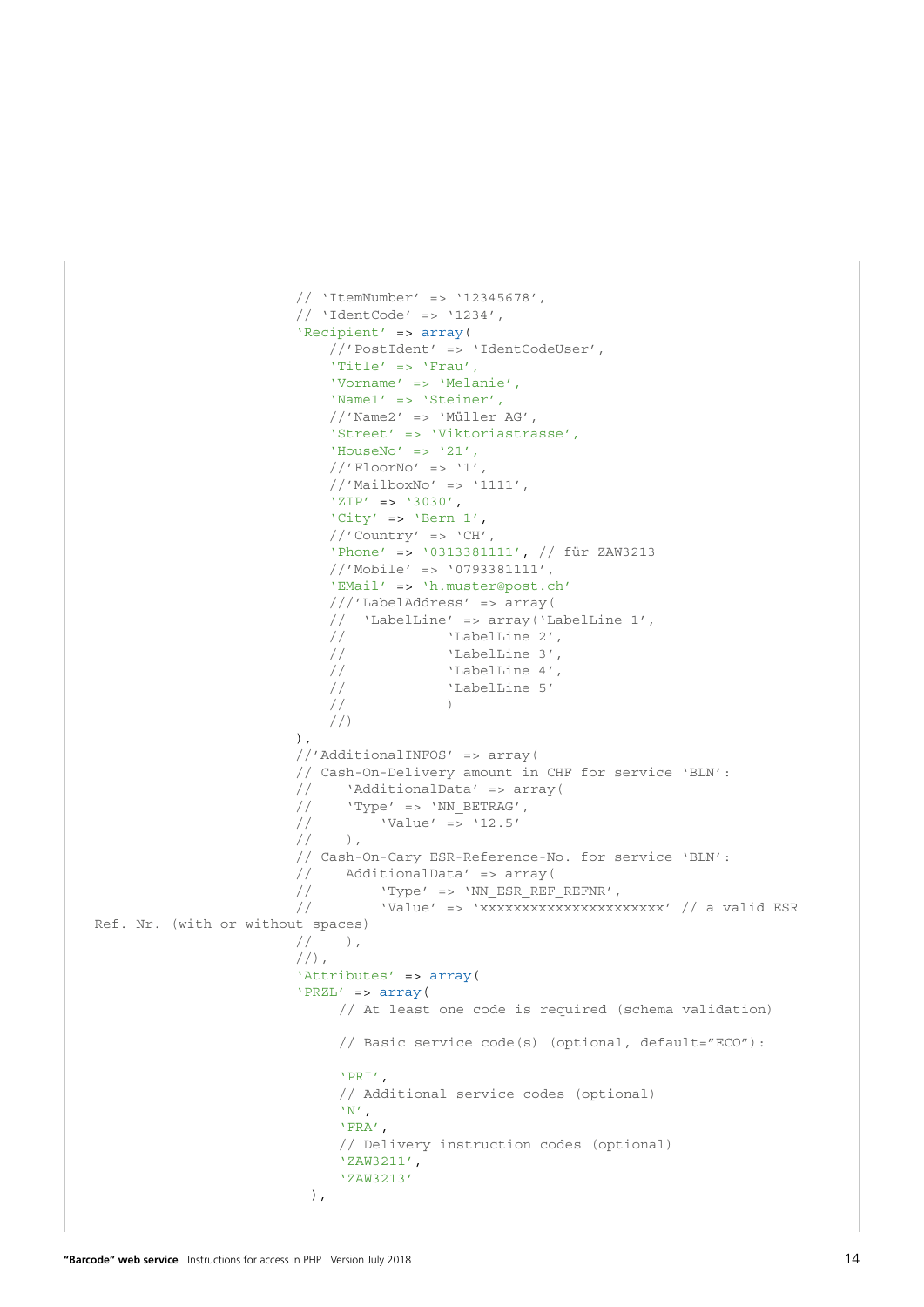```
 'FreeText' => 'Freitext',
                         // 'DeliveryDate' => '2010-06-19',
                         \frac{1}{1} 'ParcelNo' => 2,
                         // 'ParcelTotal' => 5,// 'DeliveryPlace' => 'Vor der Haustüre',
                         'ProClima' => true,
 )
                       // Setting notifications
                      //'Notification' => array(
                      \frac{1}{10} 'Service' => 64,
                      // 'Communication' => array(
                      // 'Email' => 'test@test.ch'
                      // ),
                      // 'FreeText1' => 'Free-Text 1',
                      // 'FreeText2' => 'Free-Text 2',
                      // 'Language' => 'DE'
                      //)
 )
                //,
                // Add addtional items here for multiple requests in one web service 
call ...
                // array( // 2.Item ...
                // ... // same structure as above
               // ),
 )
           \rightarrow )
      )
 )
);
// Setting attribute of notification
// $notification = $generateLabelRequest -> Data -> Provider -> Sending -> Item[0]-> 
Notification;
// $notification['Type'] = .EMAIL':// 2. Web service call
$response = null;
try {
    $response = $SOAP_Client -> GenerateLabel($generateLabelRequest);
}
catch (SoapFault $fault) {
   echo('Error in GenerateLabel: '. $fault -> _toString() .'<br />>');
}
// 3. Process requests: save label images and check for errors
// (see documentation of structure in "Barcode web service manual")
foreach (getElements($response->Envelope->Data->Provider->Sending->Item) as $item) {
    if ($item->Errors != null) {
        // Error in Label Request Item:
        // This barcode label was not generated due to errors.
         // The received error messages are returned in the specified language of the 
request.
```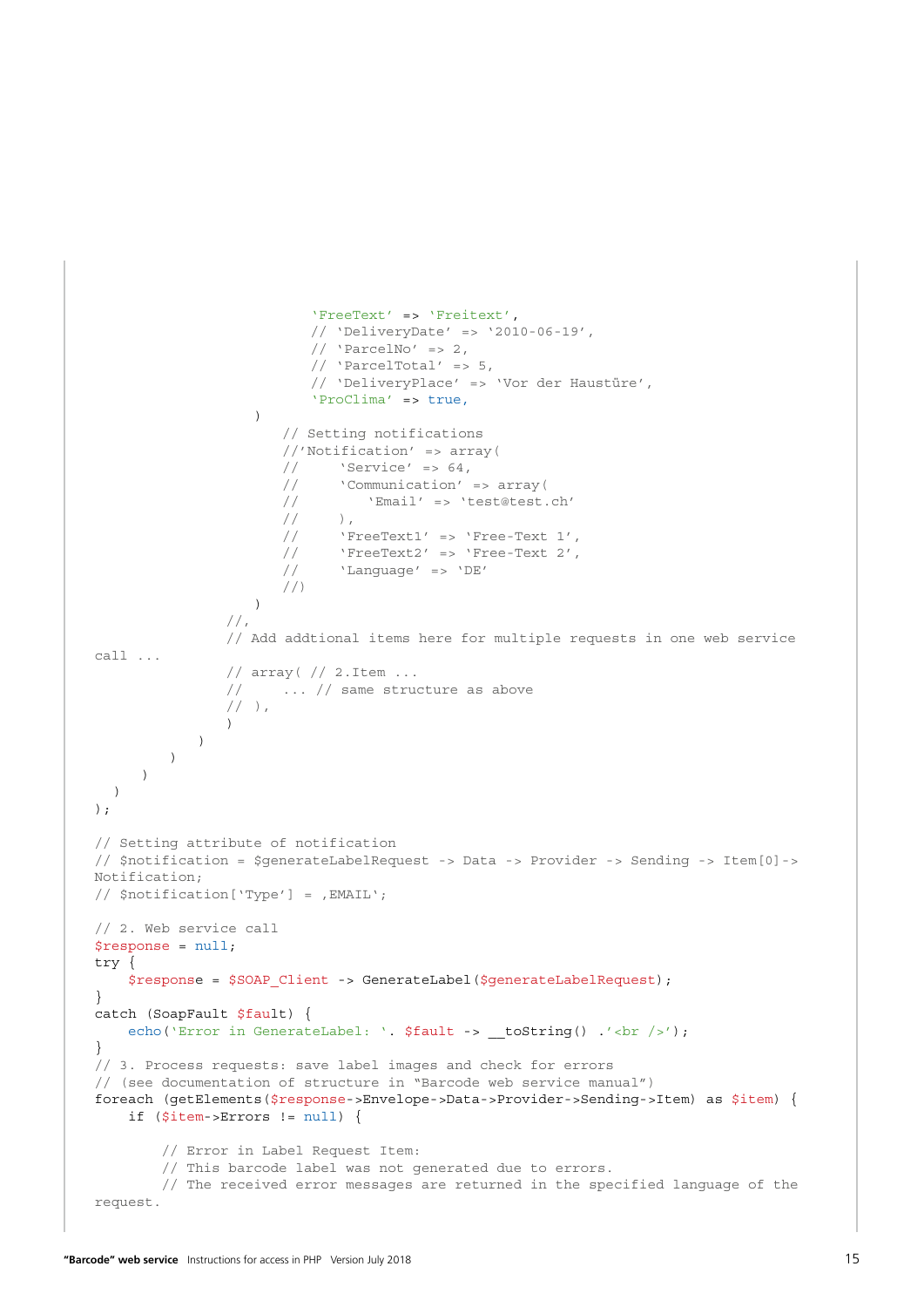```
 // This means, that the label was not generated,
         // but other labels from other request items in same call
         // might have been generated successfully anyway.
         $errorMessages = "";
         $delimiter = "";
         foreach (getElements($item->Errors->Error) as $error) {
             $errorMessages .= $delimiter.$error->Message;
             $delimiter = ",";
         }
         echo '<p>ERROR for item with itemID='.$item->ItemID.": 
".$errorMessages.'.<br/>>>/p>';
     }
     else {
         // Get successfully generated label as binary data:
         $identCode = $item->IdentCode;
         $labelBinaryData = $item->Label;
         // Save the binary image data to image file:
        $filename ='outputfolder\testOutput_GenerateLabel_'.$identCode.'.gif';
        file put contents($filename, $labelBinaryData);
         // Printout some label information (and warnings, if any):
        echo '<p>>>>>Label generated successfully for identCode='.$identCode.': <br/> <br/> </r><//>';
         if ($item->Warnings != null) {
             $warningMessages = "";
             foreach (getElements($item->Warnings->Warning) as $warning) {
                  $warningMessages .= $warning->Message.",";
 }
            echo 'with WARNINGS: '.$warningMessages.'.<br/>>br/>';
 }
        echo $filename.':<br/>>br/>>img src="'.$filename.'"/><br/>>br/>';
         echo '</p>';
     }
}
echo "</body></html>";
```
#### **Important Note on the Operation GenerateLabel:**

- In order for the above example to work, a valid franking licence must always be set for the Login web service being used.
- Should an item in a response contain one or more errors, it means that this address label could not be generated. However, it may be that other address labels in the same request were correctly generated.
- Even if an address label was successfully generated, it may that the item contains warnings. This is most likely if, for instance, parameters that are not required for the chosen services were entered.

Various other fields may be placed in a GenerateLabelRequest. Please refer to the complete documentation on the "Barcode" web service [1], in particular section 5.3.1.

The sample file **wsbc-generate.php** also contains the above example with additional comments on all the optional fields that can be additionally set.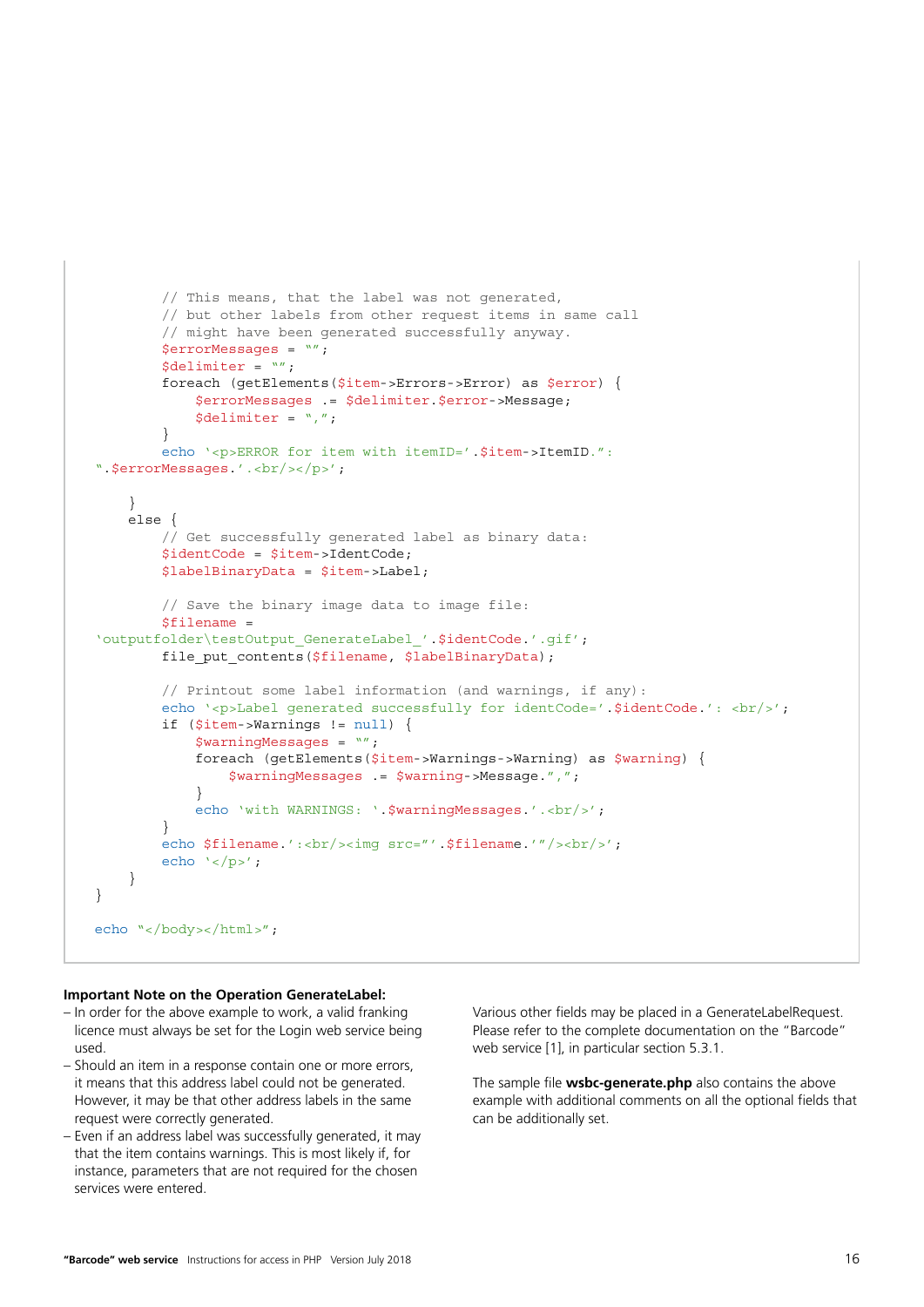### <span id="page-16-0"></span>**6 Single Barcodes Generation**

The following example demonstrates how several barcode elements of the function GenerateSingleBarcodes can be generated in PHP and the response read out. The generated barcode elements are saved as image files.

```
include("wsbc-init.php");
include("wsbc-utils.php");
// Franking License Configuration
// TODO: you have to set this to a valid franking license for your barcode web service 
user account!
$frankinglicense = '1234567890';
// 1. Define Label Request 
// (see documentation of structure in "Barcode web service manual")
$generateSingleBarcodesRequest = array(
     'Language' => 'de',
     'Envelope' => array(
        'BarcodeDefinition' => array(
             'ImageFileType' => 'PNG',
             'ImageResolution' => 300,
         ),
         'FileInfos' => array(
             'FrankingLicense' => $frankinglicense,
             'PpFranking' => false,
             'Customer' => array(
                 'Name1' => 'Meier AG',
                 // 'Name2' => 'Generalagentur',
                 'Street' => 'Viktoriaplatz 10',
                 // 'POBox' => 'Postfach 600',
                 'ZIP' => '8050',
                 'City' => 'Zürich',
                // 'Country' => 'CH', 'DomicilePostOffice' => '3000 Bern'
         ),
     ),
     'Data' => array(
         'Provider' => array(
 'Sending' => array(
 'Item' => array(
                     array( // 1.Item ...
                          'ItemID' => '1234',
                         // 'ItemNumber' => '12345678',
                        // 'IdentCode' => '1234',
                         'Recipient' => array(
                              //'PostIdent' => 'IdentCodeUser',
                             'Title' => 'Frau',
                             'Vorname' => 'Melanie',
                             'Name1' => 'Steiner',
                             //'Name2' => 'Müller AG',
                             'Street' => 'Viktoriastrasse',
                             'HouseNo' => '21',
                             // 'Floor' \rightarrow '1',//'MailboxNo' => '1111',
```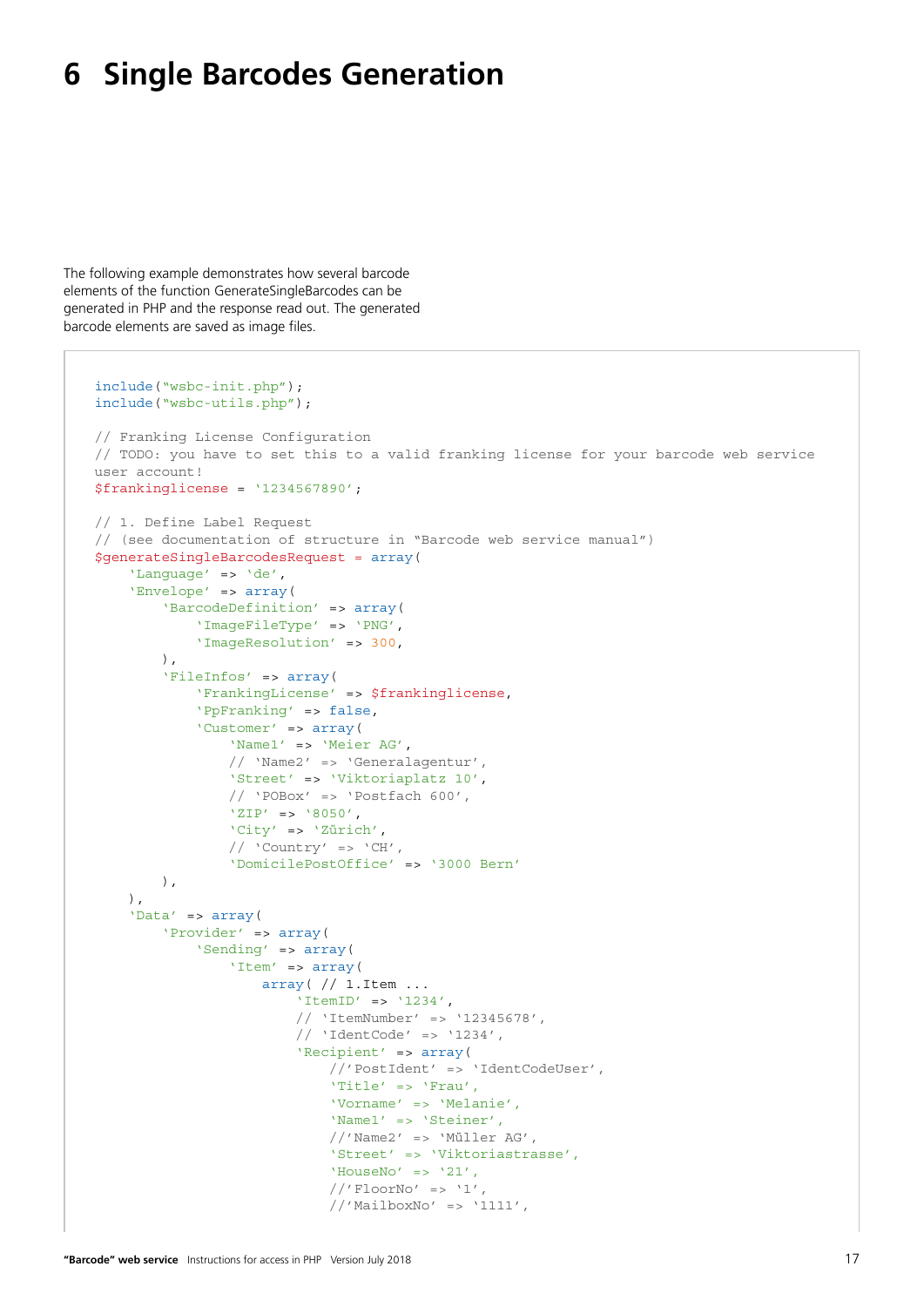```
 'ZIP' => '3030',
                           'City' => 'Bern 1',
                          // 'Country' => 'CH',
                           //'Phone' => '0313381111', // für ZAW3213
                           //'Mobile' => '0793381111',
                           'EMail' => 'h.muster@post.ch'
                           ///'LabelAddress' => array(
                          // 'LabelLine' => array('LabelLine 1',<br>// 'LabelLine 2',
                                        // 'LabelLine 2',
                           // 'LabelLine 3',
                           // 'LabelLine 4',
                           // 'LabelLine 5'
\frac{1}{2} )
                           //)
\,), \, //'AdditionalINFOS' => array(
                        // Cash-On-Cary amount in CHF for service 'BLN':
                        // 'AdditionalData' => array(
                       \frac{1}{10} 'Type' => 'NN_BETRAG',
                      \frac{1}{12.5} 'Value' => '12.5'
                      // ),
                       // Cash-On-Cary ESR-Reference-No. for service 'BLN':
                       // AdditionalData' => array(
                      // ' 'Type' => 'NN ESR REF_REFNR',
                       // \blacksquare 'Value' => 'xxxxxxxxxxxxxxxxxxxxxxxx' // a valid ESR
Ref. Nr. (with or without spaces)
                      // ),
                       //,
                       'Attributes' => array(
                         'PRZL' => array(
                             // At least one code is required (schema validation)
                            'eAR',
                            'RINL',
                            'ZAW2511'
), \overline{\phantom{a}} 'FreeText' => 'Freitext',
                        // 'DeliveryDate' => '2010-06-19',
                        // 'ParcelNo' => 2,// 'ParcelTotal' => 5,
                        // 'DeliveryPlace' => 'Vor der Haustüre',
                        'ProClima' => true
)//'Notification' => array(
                     // // Notification structure ...
                     //)
 )
                //,
                // Add additional items here for multiple requests in one web service 
call ...
                // array( // 2.Item ...
               // \ldots // same structure as above
               // ),
 )
```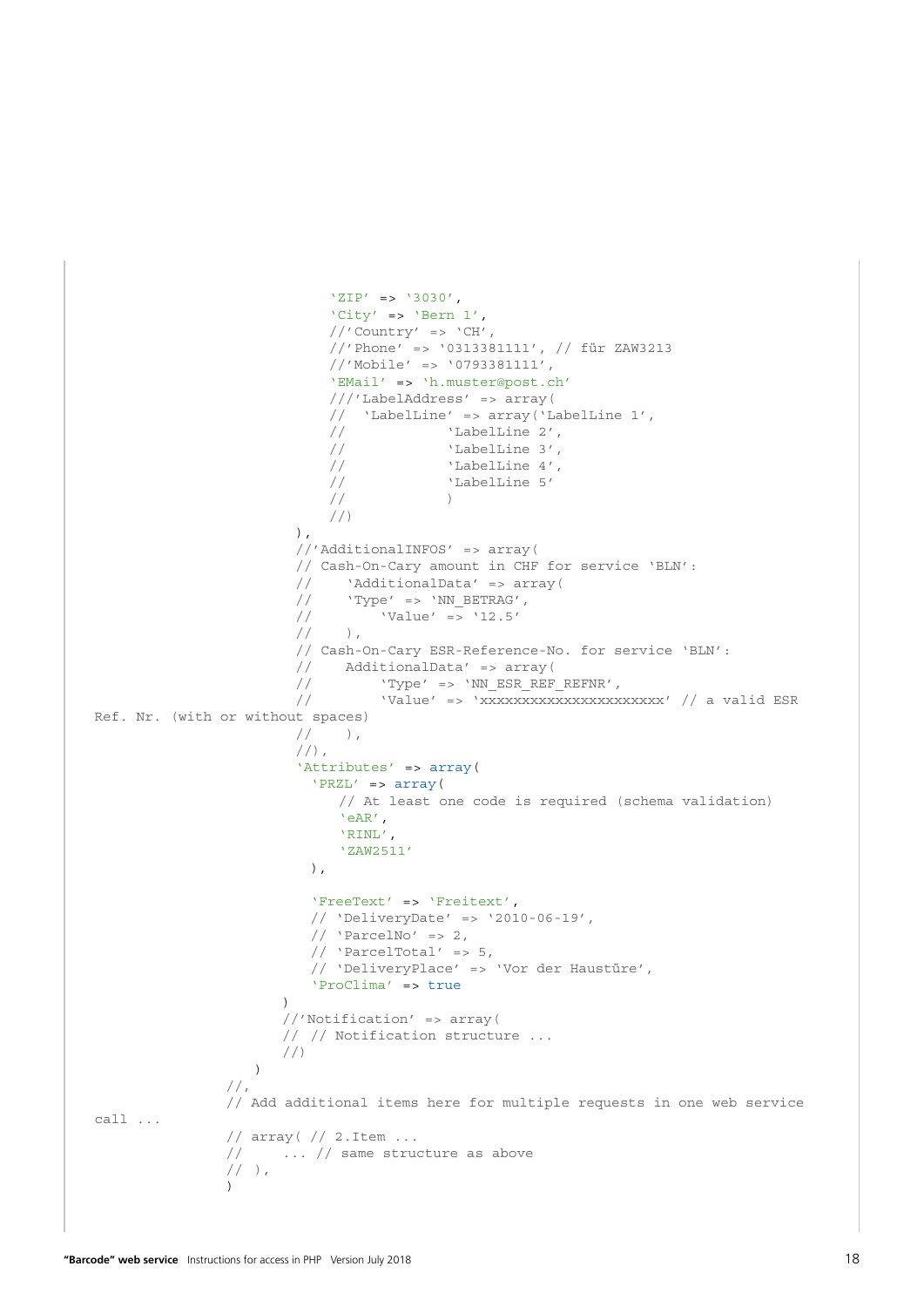```
\rightarrow )
      )
  )
);
// 2. Web service call
$response = null;
try {
     $response = $SOAP_Client -> GenerateSingleBarcodes($generateSingleBarcodesRequest);
}
catch (SoapFault $fault) {
    echo('Error in GenerateSingleBarcodes: '. $fault -> __toString() .'<br />>');
}
// 3. Process requests: save label images and check for errors
// (see documentation of structure in "Barcode web service manual")
foreach (getElements($response->Envelope->Data->Provider->Sending->Item) as $item) {
     if ($item->Errors != null) {
         // Error in Single Request Item:
         // This barcode label was not generated due to errors.
         // The received error messages are returned in the specified language of the 
request.
         // This means, that the label was not generated,
         // but other labels from other request items in same call
         // might have been generated successfully anyway.
         $errorMessages = "";
        Sdelimiter = " ";
         foreach (getElements($item->Errors->Error) as $error) {
             $errorMessages .= $delimiter.$error->Message;
            $delimiter = ",";
         }
         echo '<p>ERROR for item with itemID='.$item->ItemID.": 
".$errorMessages.'.<br/>>>/p>';
}
     else {
         // Get successfully generated label as binary data:
         $itemID = $item->IdentID;
         $identCode = $item->IdentCode;
        $counter = 1;<sup>5</sup>basePath =</sup>
'outputfolder\testOutput GenerateSingleBarcodes '.$identCode.'';
         foreach (getElements($item->Barcodes->Barcode) as $barcode) {
             // Save the binary image data to image file:
             $filename = ''.$basePath.''.$counter.'.gif';
            file put contents($filename, $barcode);
             $counter++;
 }
         $numberOfItems = $counter - 1;
          // Printout some label information (and warnings, if any):
         echo '<p>'.$numberOfItems.'Barcodes successfully generated for 
identCode='.$identCode.': <br/> <br/> <br/>;
```

```
"Barcode" web service Instructions for access in PHP Version July 2018 19
```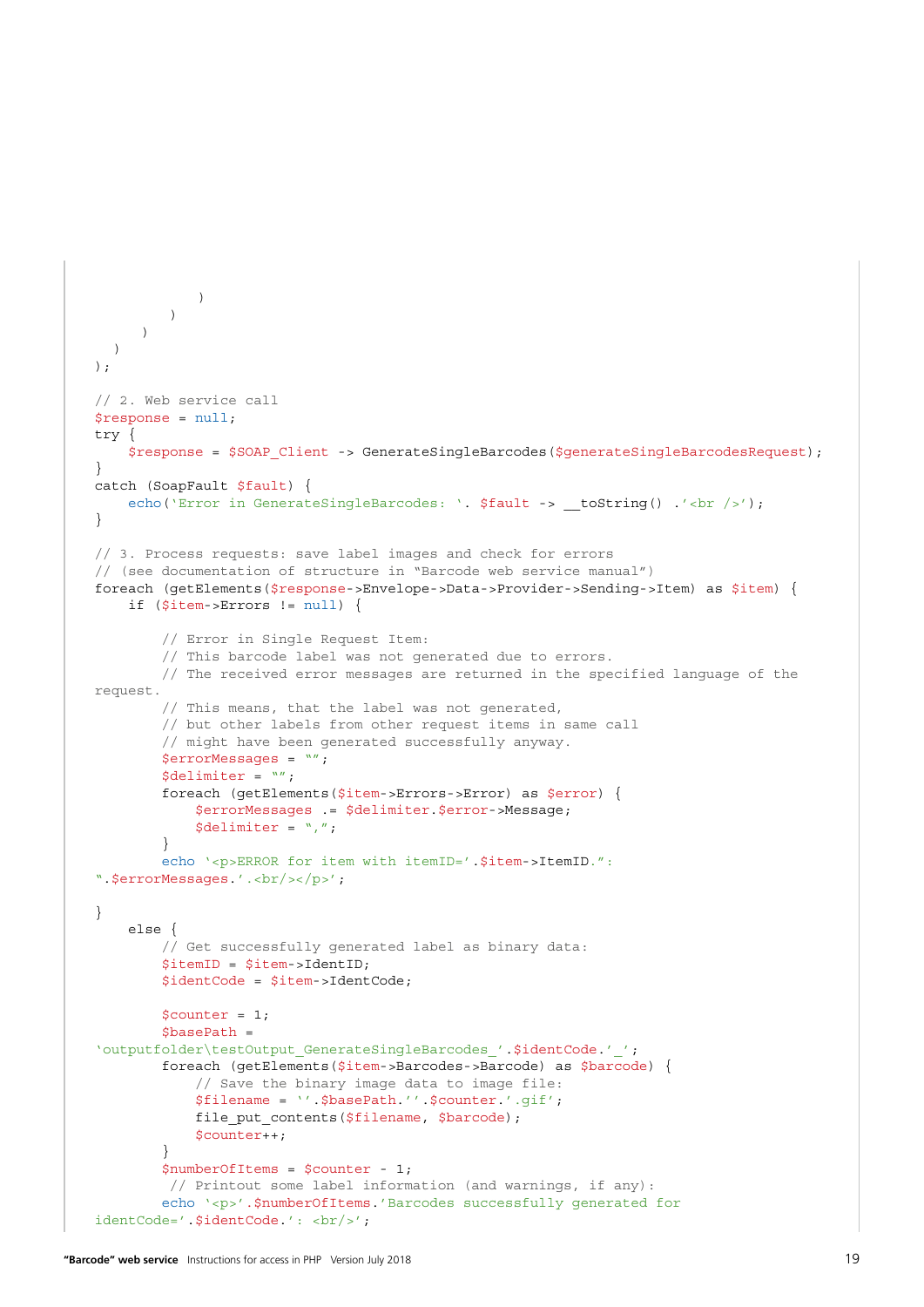```
 if ($item->Warnings != null) {
              $warningMessages = "";
              foreach (getElements($item->Warnings->Warning) as $warning) {
                  $warningMessages .= $warning->Message.",";
 }
             echo 'with WARNINGS: '.$warningMessages.'.<br/>>br/>';
         }
        echo 'All files start with: <br/> <br/> <tmq src="'.$basePath.'"/><br/>>br/>';
        echo '</p>';
     }
}
echo "</body></html>";
```
#### **Important Information on the Operation GenerateLabel:**

- in order for the example above to function properly, a valid franking licence for the applicable web service login must be set.
- Should an item in a GenerateSingleBarcodes response contain one or more errors, it means that barcode elements could not be generated.
- The response item may contain warnings even when the barcode elements were successfully generated. This is especially likely when, for example, parameters were consigned that were not required for the selected services.

In a GenerateSingleBarcodes request, various other fields can be set. We refer you to the full documentation Webservice Barcodes [1], specifically to Section 5.5.1.

Additionally you will find in the sample file **wsbc-generate**singlebarcodes.php the above example with additional comments and all further optional fields that can be set.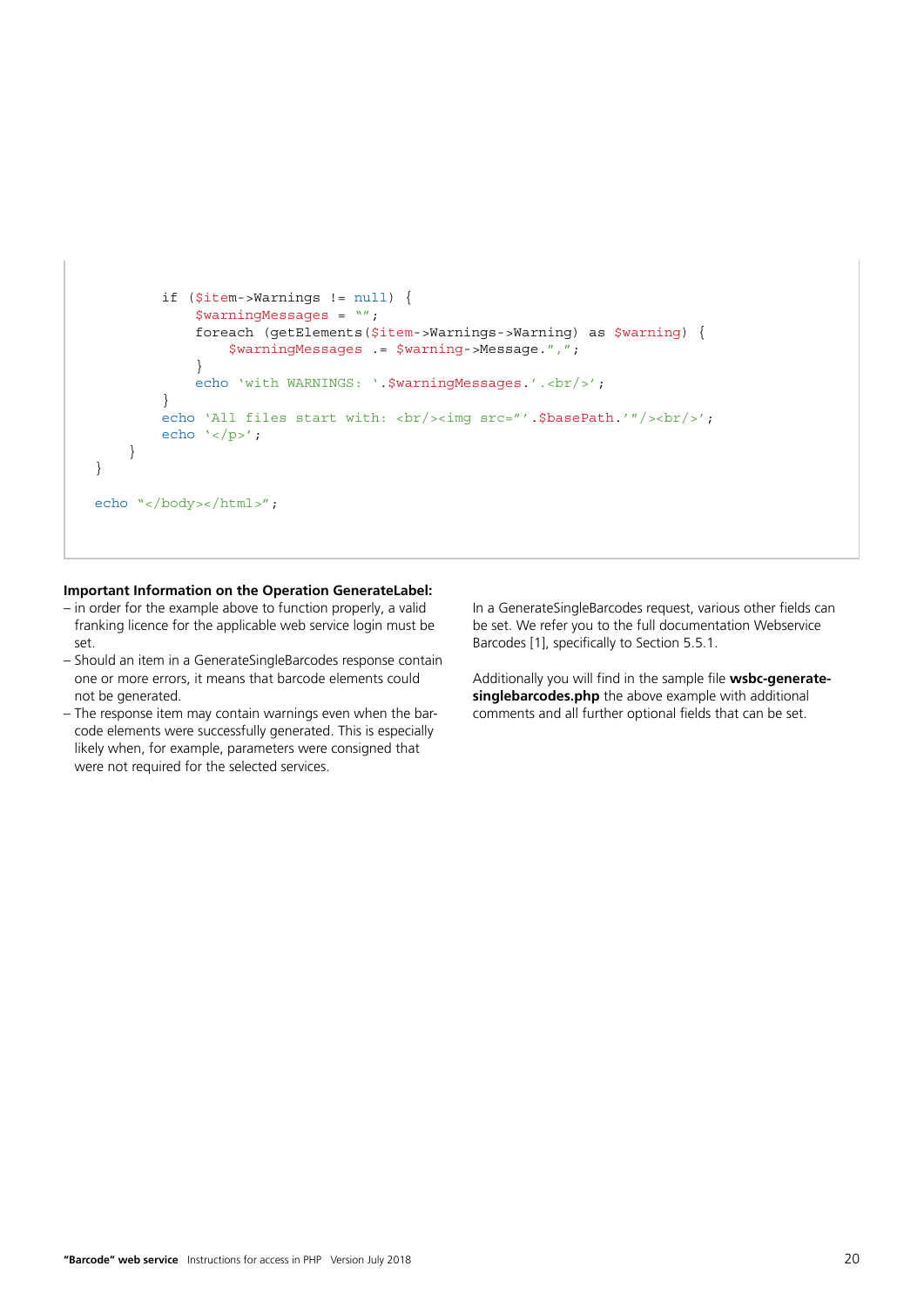### <span id="page-20-0"></span>**7 Individual Barcodes Generation**

The following example demonstrates how individual barcodes can be generated in PHP using the function GenerateBarcodes, and the response read out. The barcodes are saved as image files.

```
include("wsbc-init.php");
include("wsbc-utils.php");
echo "<html><header></header><br/>>body>";
// 1. Define Label Request 
// (see documentation of structure in "Barcode web service manual")
$generateBarcodeRequest = array(
     'Language' => 'de',
     'BarcodeDefinition' => array(
         'BarcodeType' => 'LSO_2',
         'ImageFileType' => 'PNG',
         'ImageResolution' => 200
     )
);
// 2. Web service call
$response = null;
try {
     $response = $SOAP_Client -> GenerateBarcode($generateBarcodeRequest);
}
catch (SoapFault $fault) {
    echo('Error in GenerateBarcode: '. $fault -> t toString() \cdot / <br/>br />');
}
// 3. Process requests: save label images and check for errors
// (see documentation of structure in "Barcode web service manual")
foreach (getElements($response->Data) as $data) {
     if ($data->Errors != null) {
         // Error in Barcode Request Item:
         // This barcode label was not generated due to errors.
         // The received error messages are returned in the specified language of the 
request.
         // This means, that the label was not generated,
         // but other labels from other request items in same call
         // might have been generated successfully anyway.
         $errorMessages = "";
         $delimiter = "";
         foreach (getElements($data->Errors->Error) as $error) {
             $errorMessages .= $delimiter.$error->Message;
            $delimiter = "," }
        echo "<p>ERROR for request: ".$errorMessages.'.<br/> </p>>>;
     }
```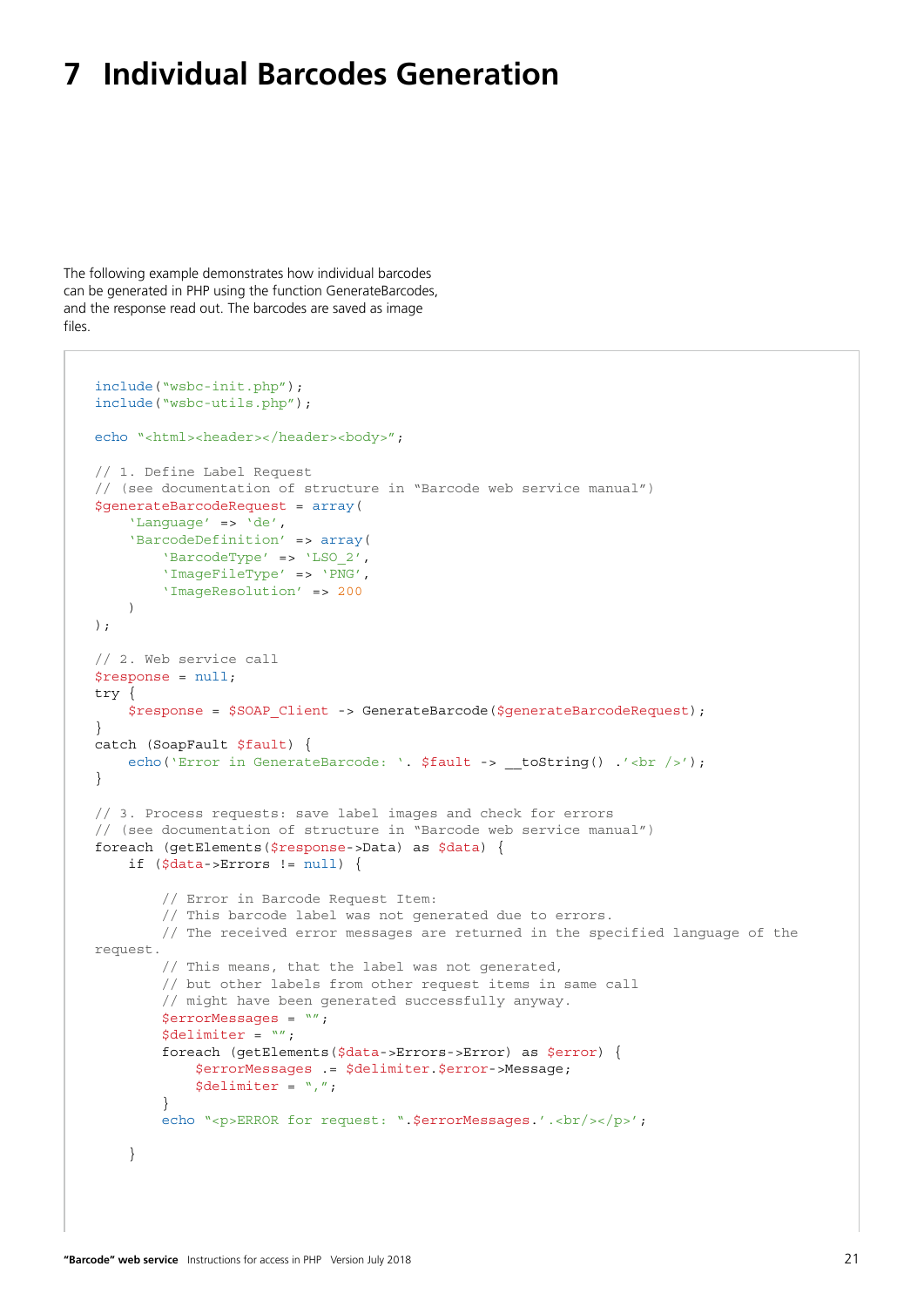```
 else {
         // Get successfully generated barcide as binary data:
         $barcodeBinaryData = $data->Barcode;
         $deliveryNoteRef = $data->DeliveryNoteRef;
         $barcodeDefinition = $data->BarcodeDefinition;
         $barcodeType = $barcodeDefinition->BarcodeType;
         $imageFileType = $barcodeDefinition->ImageFileType;
         $imageResolution = $barcodeDefinition->ImageResolution;
         // Save the binary image data to image file:
         $filename = 
'outputfolder\testOutput GenerateBarcode '.$deliveryNoteRef.'.gif';
        file put contents($filename, $barcodeBinaryData);
         // Printout some label information (and warnings, if any):
         echo '<p>Label generated successfully for Delivery Note Reference = 
'.$deliveryNoteRef.': <br/> <br/>
         if ($data->Warnings != null) {
             $warningMessages = "";
             foreach (getElements($data->Warnings->Warning) as $warning) {
                  $warningMessages .= $warning->Message.",";
 }
            echo 'with WARNINGS: '.$warningMessages.'.<br/>>br/>';
         }
        echo $filename.':<br/>>br/>>img src="'.$filename.'"/><br/>>br/>';
        echo \sqrt{p}/\frac{p}{i};
     }
}
echo "</body></html>";
```
#### **Important Information on the Operation GenerateBarcode:**

- Should a data object in a GenerateBarcode response contain one or more errors, it means that this barcode could not be generated.
- The response data object may contain warnings even when the barcode was successfully generated. This is especially likely when, for example, parameters were consigned that were not required for the selected services.

For further information, we refer you to the full documentation Webservice Barcodes [1], specifically to Section 5.4.1.

Additionally you will find the above example in the sample file **wsbc-generatebarcode.php**.